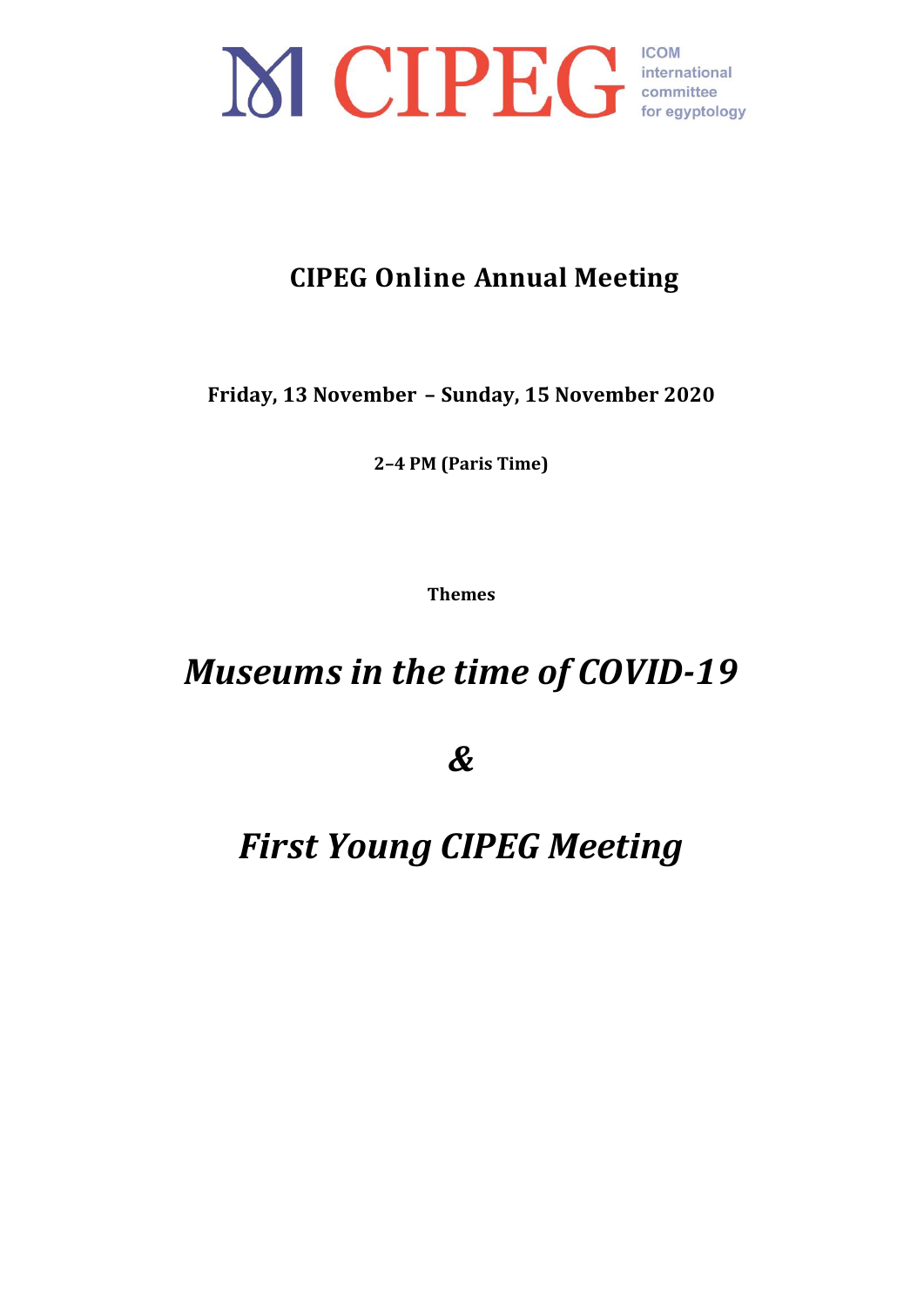## **ICOM** MCIPEG international for eqyptology

#### **PROGRAMME**

## **13 November: 2-4 PM (Paris Time)** *zoom link will be provided*

**2-2.15 PM** Tine Bagh | CIPEG Chair *Opening of the meeting*

**2.15-2.45 PM Keynote lecture** Christian Greco | Museo Egizio, Turin *A participatory museum*

### **2.45-3 PM**

Anna Garnett, Catriona Wilson | University College London *An update from the Petrie Museum, University College London*

### **3-3.15 PM**

Ken Griffin | The Egypt Centre, Swansea University The Egypt Centre during the COVID-19 Pandemic

### **3.15-3.30 PM**

Sam Powell | The Egypt Centre, Swansea University *Abaset Collections – restoring* ma'at *to the Egypt Centre Online Collection.* 

### **3.30-3.45 PM**

Margaret Maitland | National Museums Scotland *From traversing eternity to spanning social distancing: Digital engagement with Egyptian collections at National Museums Scotland*

### **3.45-4 PM**

Keiko Tazawa, Tae Takami | The Ancient Orient Museum, Tokyo *Development of a learning programme based on the similarity between Egyptian hieroglyphs and Kanji. (Online workshop under COVID-19)*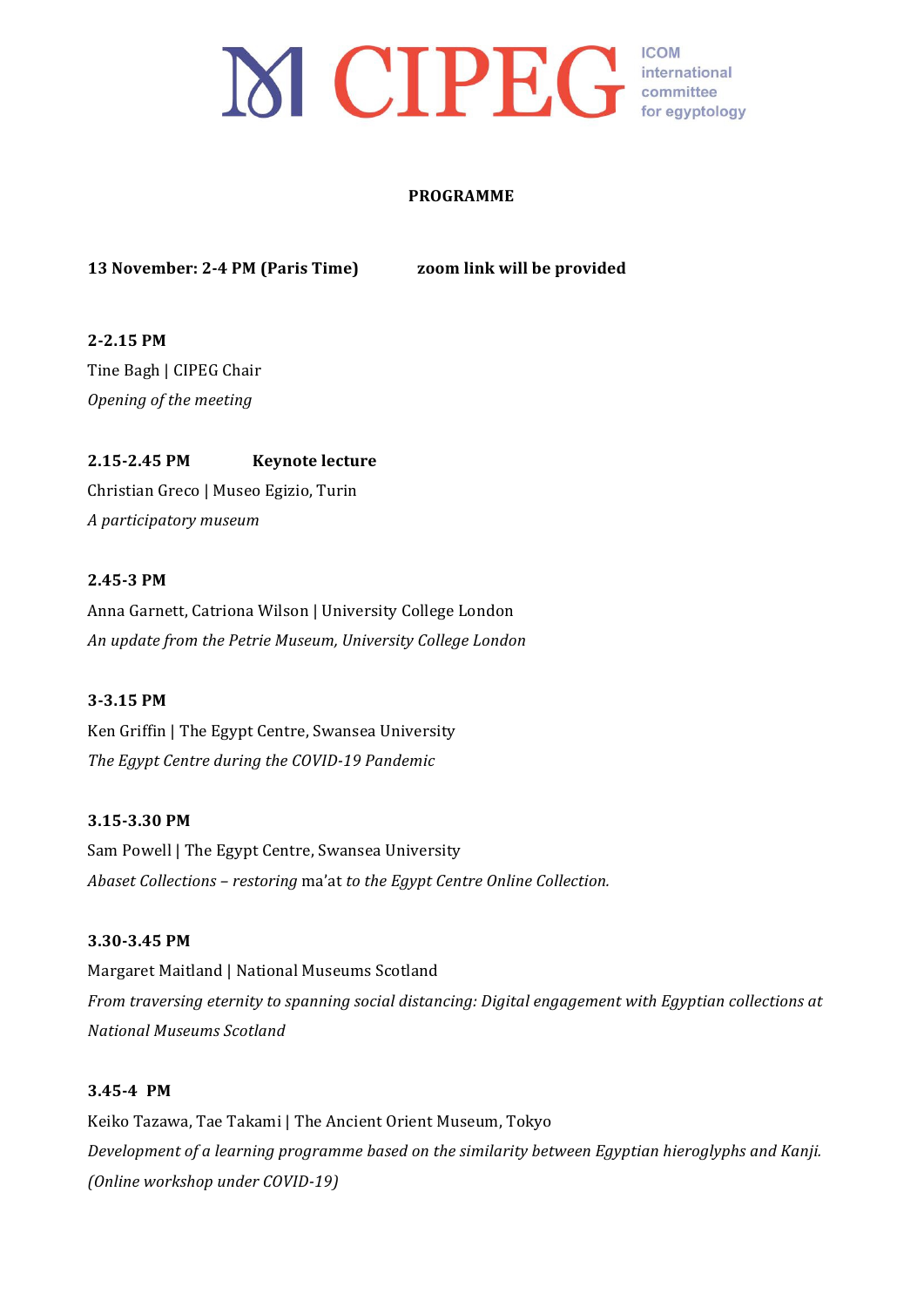## **14 November: 2-4 PM (Paris Time) zoom link will be provided**

### **2-2.15 PM**

Janice Kamrin, Isabel Stünkel | The Metropolitan Museum of Art, New York *Facilitating art experiences during lockdown: A report from Egyptian Art at The Met* 

### **2.15-2.30 PM**

Ashley F. Arico | the Art Institute of Chicago *Resituating the Art Institute of Chicago's Ancient Egyptian Collection* 

### **2.30-2.45 PM**

Regina Hölzl | Kunsthistorisches Museum, Vienna *Report on 'Corona' impacts*

### **2.45-3 PM**

Willem van Haarlem, Ben van de Bercken | Allard Pierson Museum, Amsterdam *Ancient Egypt at the Allard Pierson*

## **3-3.15 PM**

Daniel Soliman | Rijksmuseum van Oudheden, Leiden *Coping with Covid-19: A report from the National Museum of Antiquities in Leiden* 

### **3.15-3.30 PM**

Petra Hogenboom-Meijerink | Rijksmuseum van Oudheden, Leiden The Search for Tutankhamun - *Developing an exhibition in the time of Covid-19* 

### **3.30-3.45 PM**

Nika Lavrentyeva | The Pushkin State Museum of Fine Arts, Moscow *Museum and University: pandemic dialogues*

### **3.45-4 PM**

Elena D'Itria, Gilda Ferrandino | Naples University "L'Orientale". *Beyond data preservation: The* Amulets of Kerma *culture data publication*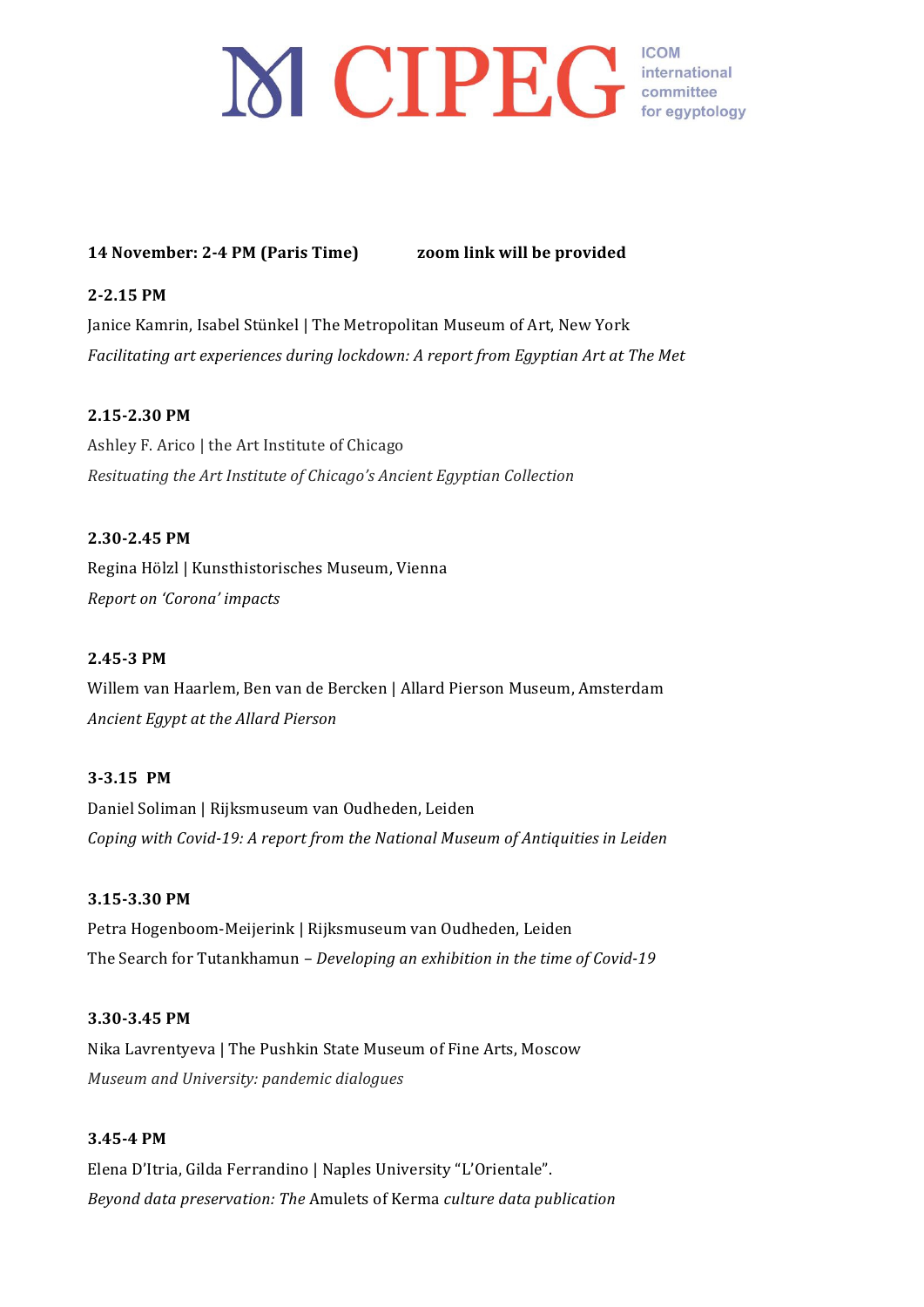# 

## **15 November: 2-4 PM (Paris Time)** *zoom link will be provided*

**First Young CIPEG Meeting** 

## **2-2.15 PM**

Melanie Pitkin | Fitzwilliam Museum, Cambridge *Introduction to the Young CIPEG initiative & the museum industry* 

## **2.15-2.40 PM**

Melanie Pitkin | Fitzwilliam Museum, Cambridge *Pathways to curatorship (education, volunteering and internships)* 

## **2.40-3 PM**

Lara Weiss | Rijksmuseum van Oudheden, Leiden *How to write a successful internship application*

## **3-3.20 PM**

Lara Weiss | Rijksmuseum van Oudheden, Leiden *Beyond curatorship: other pathways*

### **3.20-3.30 PM**

*Q&A incl. 'What would be useful for future meetings?'*

**3.30-4 PM** *Online socialising*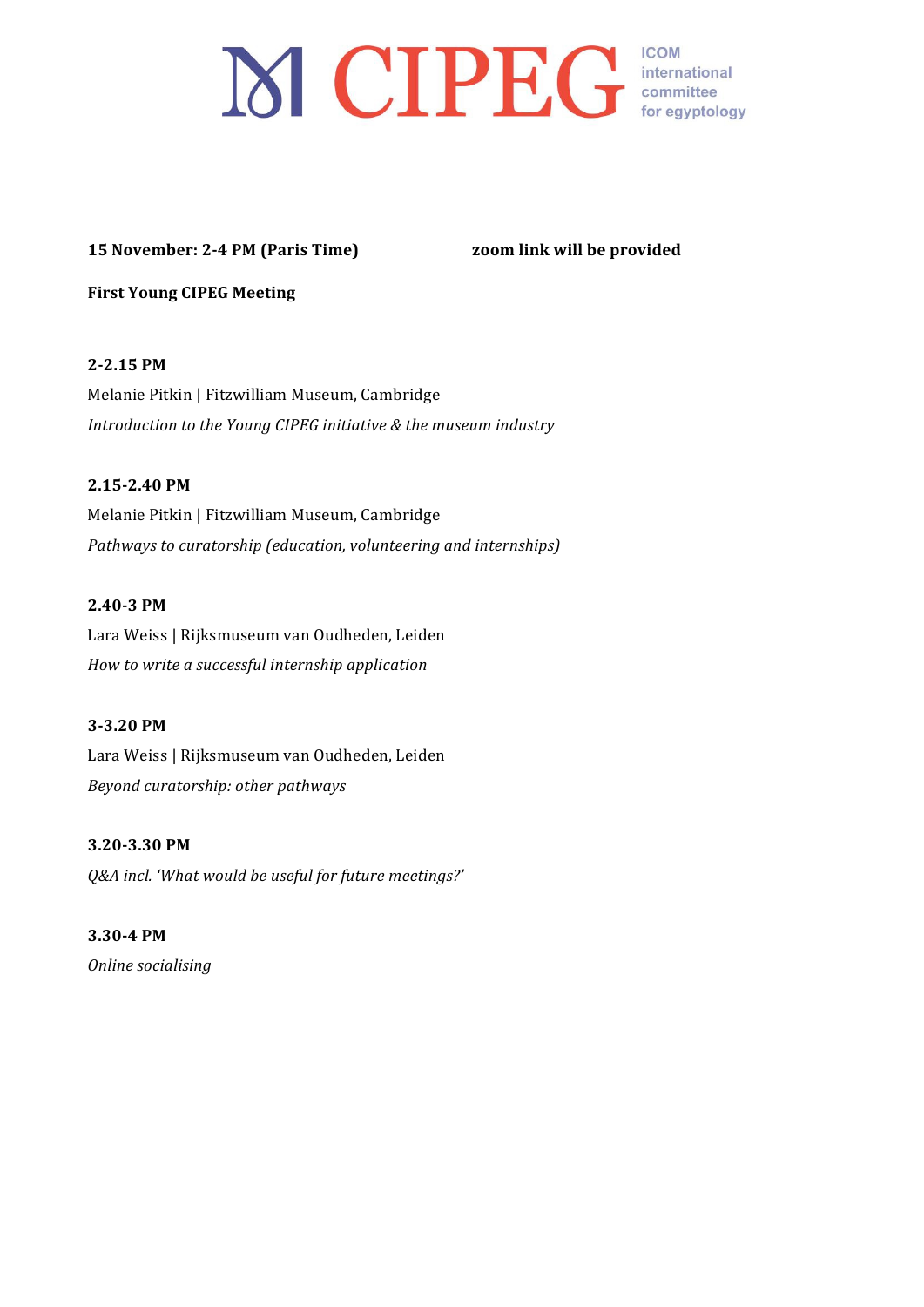# 

## **15 November: 4-5 PM (Paris Time)** *zoom link will be provided*

## **General Assembly (only for ICOM|CIPEG members)**

- 1. Approval of the agenda
- 2. Chair's Report | Tine Bagh
- 3. Secretary's Report | *Daniela Picchi*
- 4. Financial Report | *Lara Weiss*
- 5. Report CIPEG Journal | *Caroline M. Rocheleau*
- 6. Report CIPEG Website | Susanne Woodhouse
- 7. News about ICOM | Regine Schulz
- 8. Resolutions and Statements\*
- 9. Amendment of CIPEG Internal Rules
- 10. AOB

\* ICOM|CIPEG members will vote on resolutions and statements by sending an e-mail to Tine Bagh (tiba@glyptoteket.dk) and Daniela Picchi (daniela.picchi@comune.bologna.it) after the **General Assembly**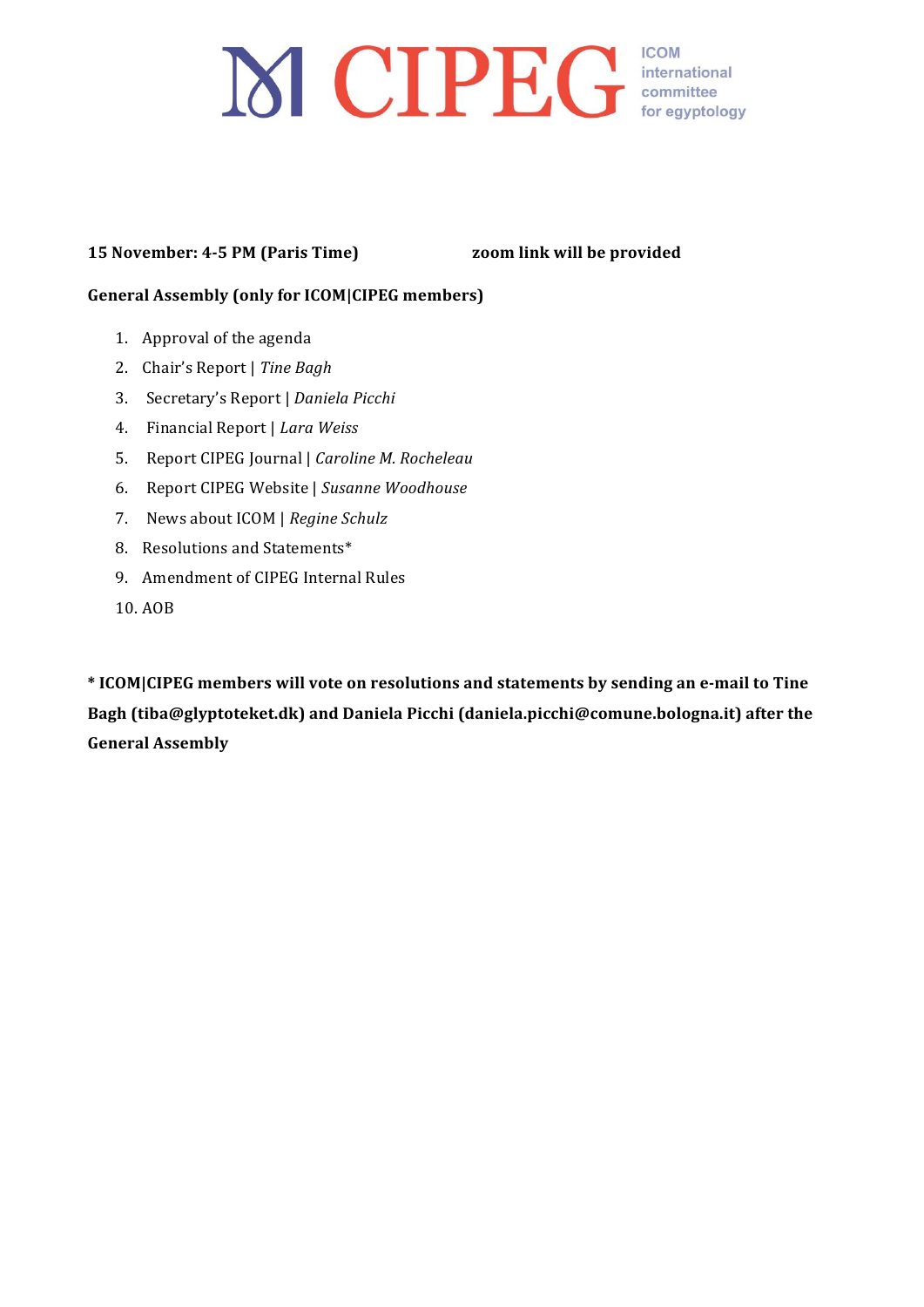# MCIPEG COM COM COM COMPUTER

## **KEYNOTE LECTURE A participatory museum** *Christian Greco |* Museo Egizio, Turin

A museum is not a suspending society, it is a political institution in the etymological terms of the word, it lives in its *polis*, it lives in its city and it is part of it. We all aim at being a participatory museum, we want our different visitors to be in dialogue with us. We have to be conscious that we have a role in society, and we have to try to build bridges. By focusing on the agency involved in artefact production and in the processes of display and reception we can emphasise the role of museums as contact zones that is a space in which cultures are actively contested. Our role is even greater now when we are forced to rethink new ways to engage with the public during the pandemic restrictions.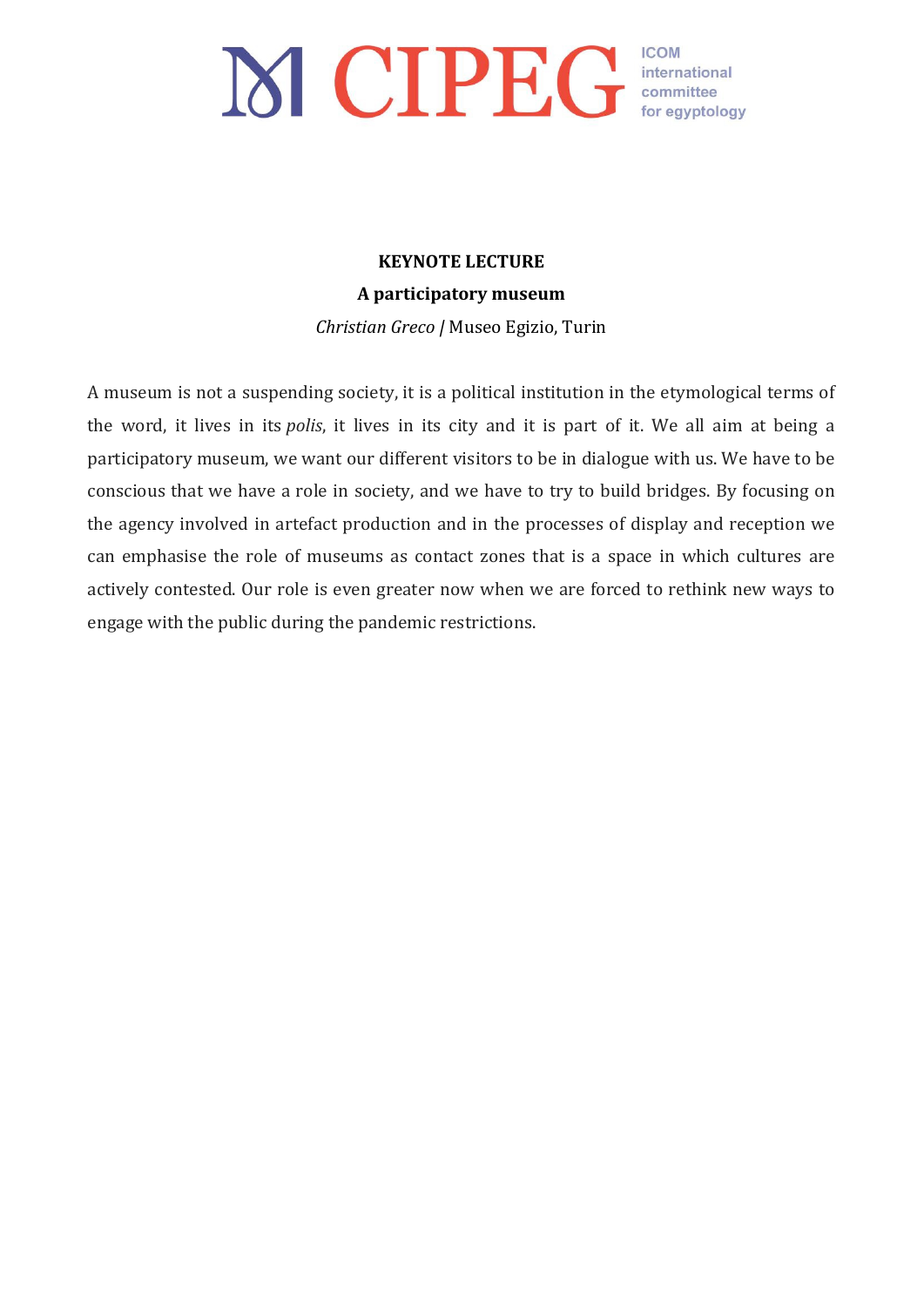**Resituating the Art Institute of Chicago's Ancient Egyptian Collection** 

Ashley *F. Arico* | the Art Institute of Chicago aarico@artic.edu

The Art Institute of Chicago was closed to the public and most staff from mid-March through the end of July 2020 in response to the COVID-19 pandemic. During this period, renewed emphasis was placed on facilitating global audiences' interactions with the museum's collections through digital content. For the collection of ancient Egyptian art  $-$  of which less than  $0.1\%$  is on view in the galleries – this focus on virtual access was nothing new. Still, the closure provided an opportunity to revisit individual object pages on the Art Institute's website – which includes over  $1,000$  ancient Egyptian works with images made available for unrestricted use under  $CC0$  designation  $-$  and to craft new content, such as interactive features that give virtual visitors the opportunity to decode a cartonnage mummy mask or explore a copper alloy jackal statuette in the round. Also, in summer 2020 the ancient Egyptian collection completed a long-planned transfer from the Department of Ancient and Byzantine Art to the newly redefined Department of Arts of Africa. This talk will discuss virtual initiatives undertaken during the closure to increase remote access to the ancient Egyptian collection and look towards future plans for pharaonic art within its new departmental structure.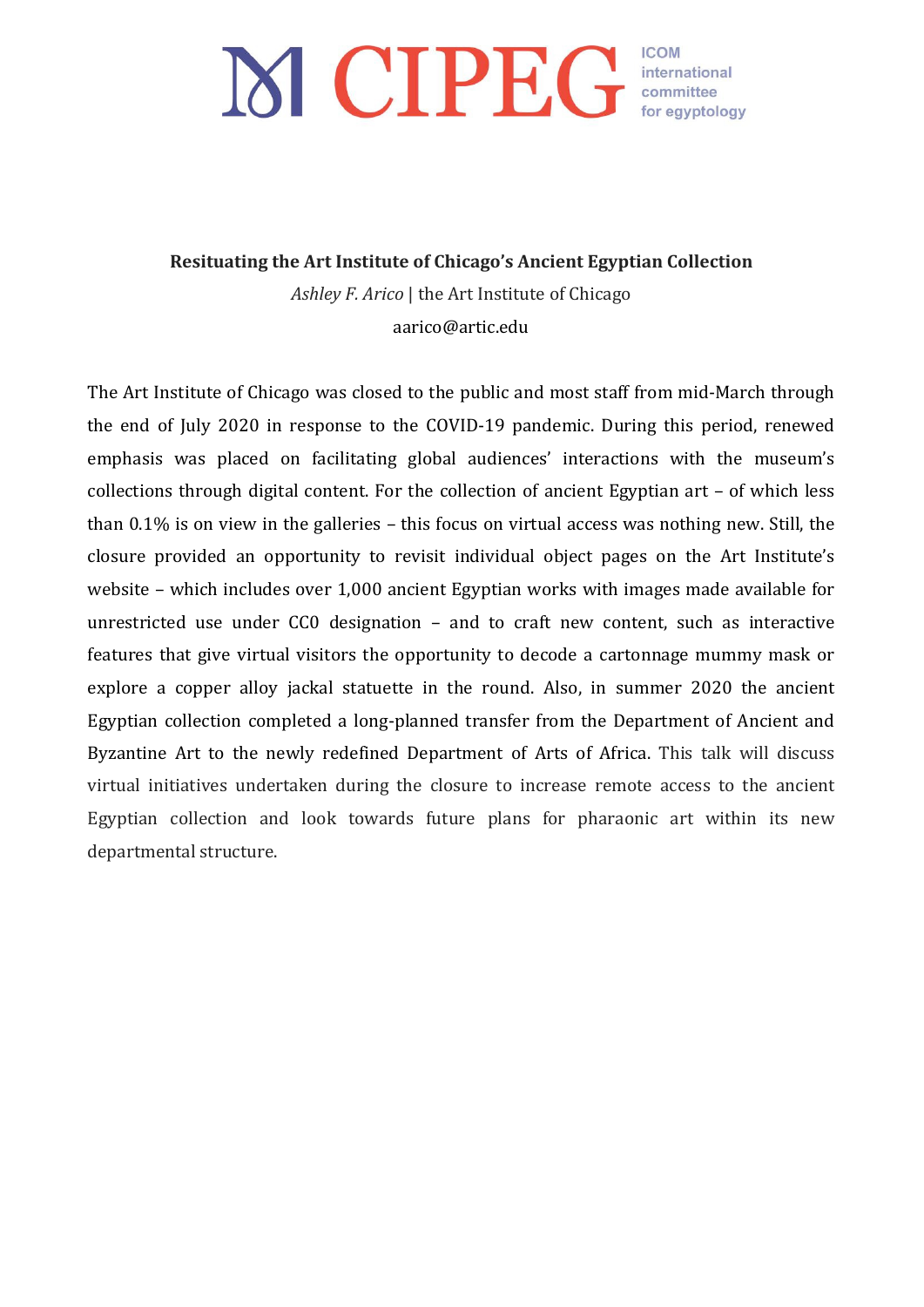**Beyond data preservation: The** *Amulets of Kerma culture* **data publication**

*Elena D'Itria* & *Gilda Ferrandino* | Università degli Studi di Napoli "L'Orientale". elenaditria2@gmail.com | gilda.ferrandino@gmail.com

The main objective of this paper is to draw attention to the methods for facilitating the accessibility to collections of museums. This aim was considered to be of crucial importance in light of the recent situation related to the spread of the SARS-CoV-2 (COVID-19) that did not allow to users, especially researchers, to access directly to collections.

Our research deals with a largely unpublished collection of amulets from the site of Kerma in Upper Nubia, Sudan (2500-1500 BCE), scattered through museums: the NMS of Khartoum, the MFA of Boston, the MAH of Genève, and the Harvard Peabody Museum. The digitalization of the whole corpus of the amulets of the Kerma culture is the most effective way of ensuring that these data can be archived, preserved, and virtually unified to provide further knowledge on this culture.

The Web considered the main communication channel is a good environment where to access and share the knowledge, according to the philosophy of Open Science and Open Data, implementing the role of museums. In these ways, the Web publication helps to bridge across multiple collections, ensuring that the records of these amulets are better enriched and contextualized by the knowledge contributions of many colleagues and many institutions.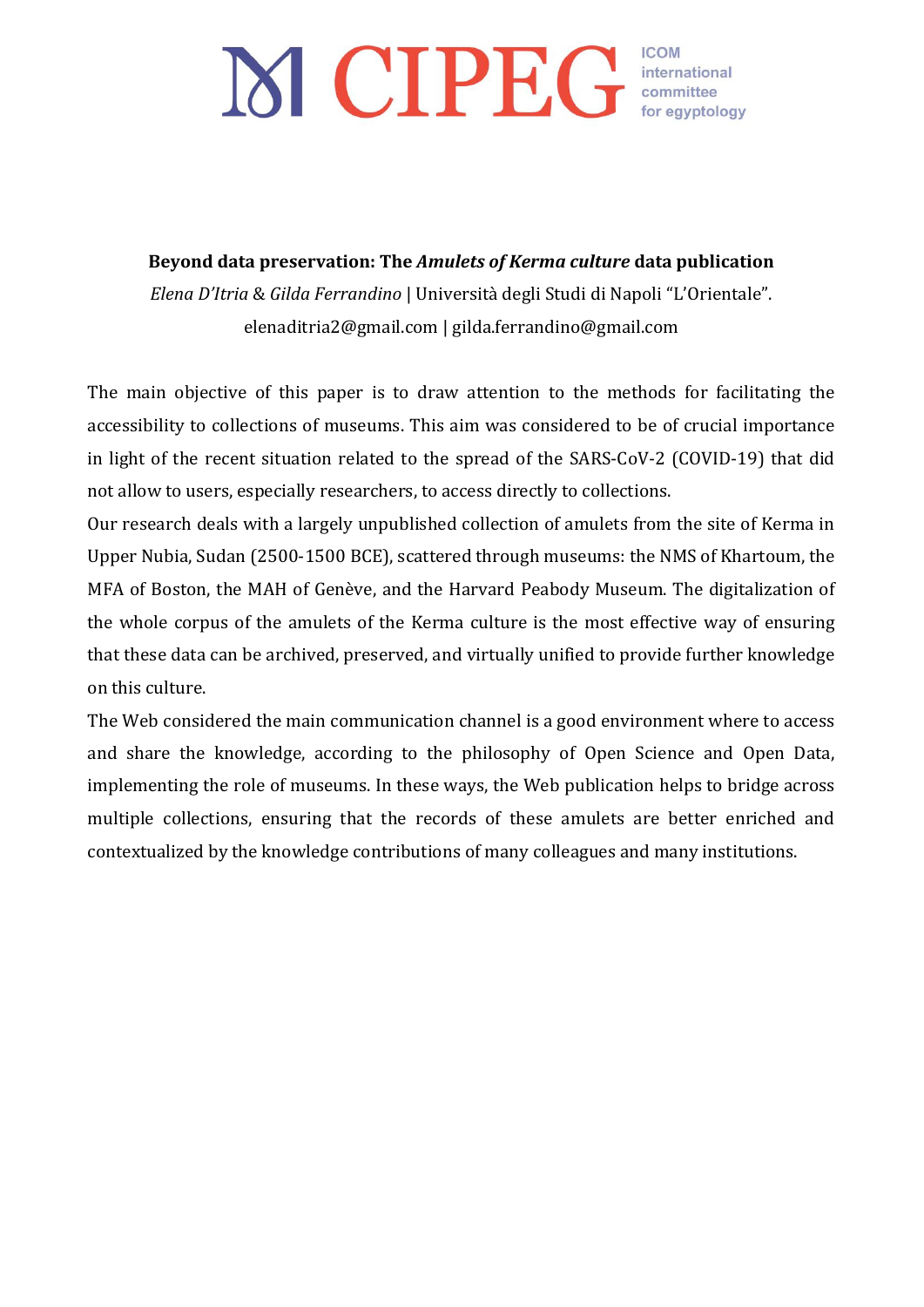## An update from the Petrie Museum, University College London

Anna Garnett, Catriona Wilson | Petrie Museum, University College London anna.garnett@ucl.ac.uk | catriona.wilson@ucl.ac.uk

In February 2020, we completed a 12-month project to redesign the Petrie Museum's entrance gallery, which opened to the public later that month. The new displays were only visible for a short time before the UK lockdown due to COVID-19 in mid-March, and are now reopen for visitors again.

As a University museum, our main priority is ensuring that the Petrie Museum collection is effectively used for teaching across campus and beyond. During the lockdown period, we worked closely with UCL's MA Museum Studies students on a series of innovative virtual work placements to continue this tradition.

In this presentation, we will present an overview of the results of our entrance gallery renovation project and outline the background to the virtual student placements, which took place during Spring-Summer 2020.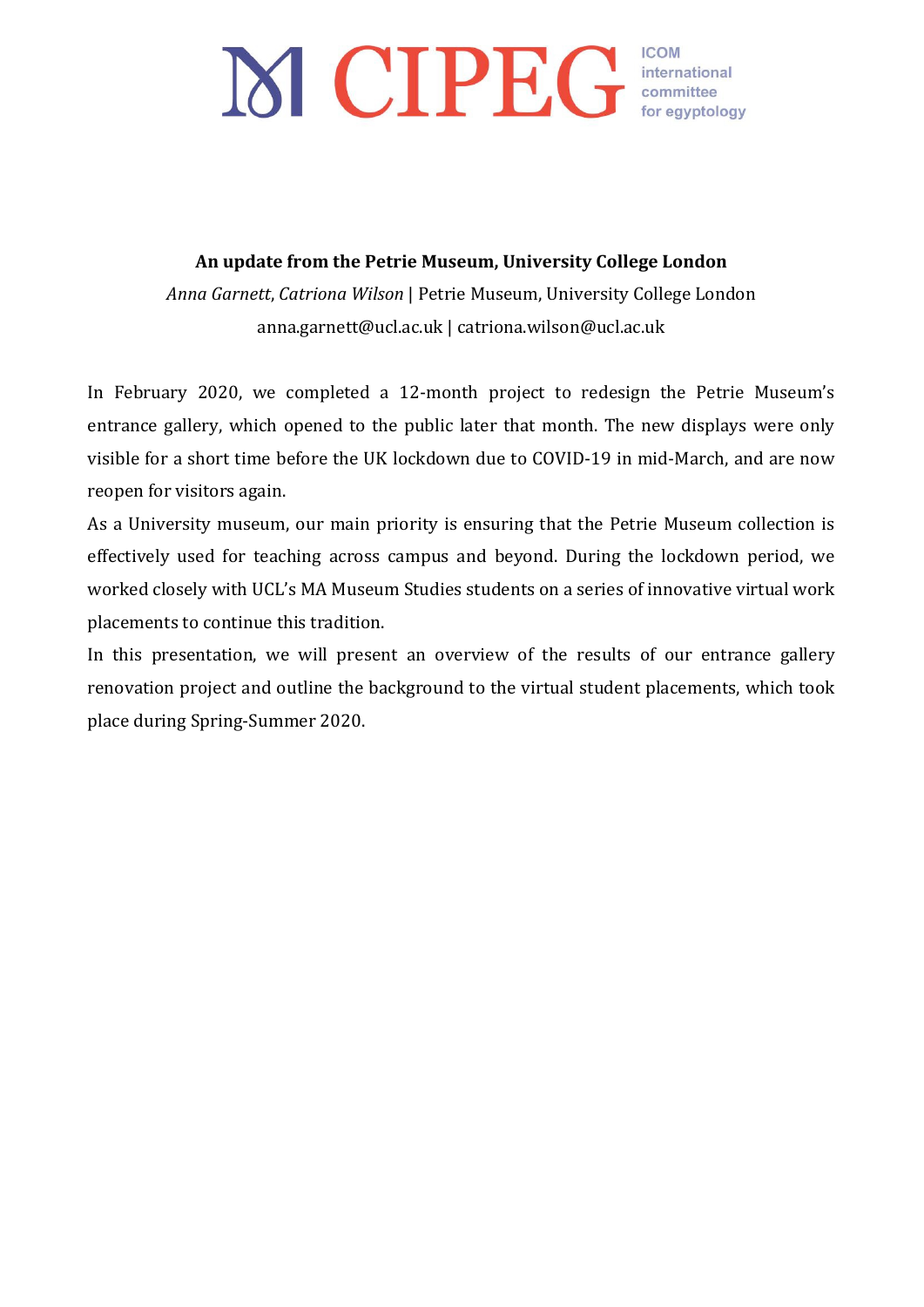## **The Egypt Centre during the COVID-19 Pandemic**

*Ken Griffin* | The Egypt Centre, Swansea University k.griffin@swansea.ac.uk

The past six months have been life changing for almost everyone, including all of us at the Egypt Centre (a museum of almost 6,000 antiquities situated on Singleton Campus of Swansea University, UK). With the museum closing in mid-March, our main sources of income (shop sales, school visits, and events) have been massively affected. Like most museums, we have been working hard to find new ways of engaging with our visitors while also raising funds for the Egypt Centre. Yet to some extent, the COVID-19 Pandemic has been a blessing in disguise as it has forced us to be more creative and adapt to the new norm, something we have been able to do very successfully. We have utilised this time to attract a new and international audience, helping to put the Egypt Centre and Swansea University on the map. This includes hosting a successful online conference, five-week short courses, fundraising lectures, and other virtual events and activities. Additionally, in October the museum launched its new online collection catalogue. One student recently posted on Twitter that "one of the best things to come out of lockdown was learning more about @TheEgyptCentre".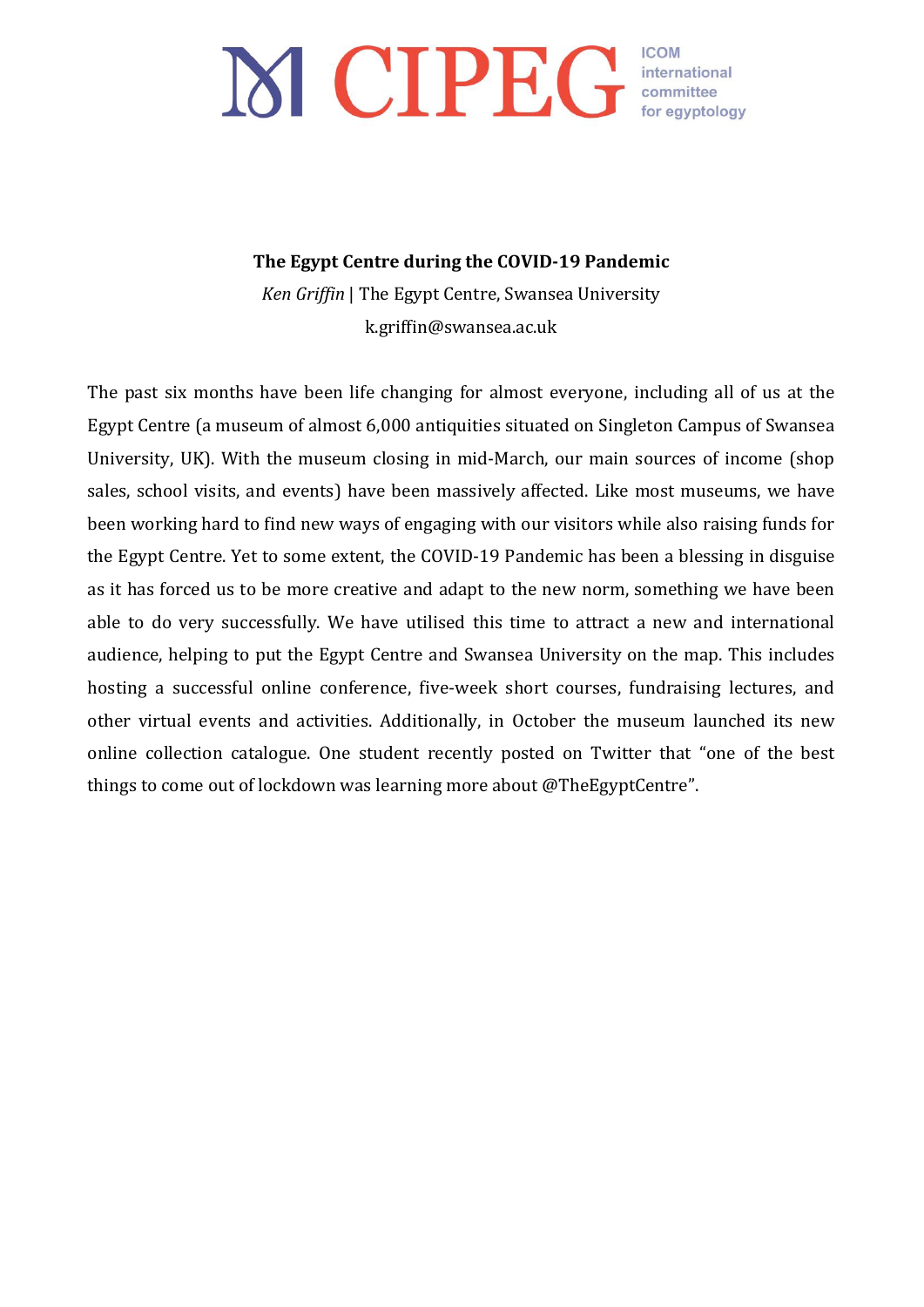#### **Ancient Egypt at the Allard Pierson**

*Willem van Haarlem, Ben van de Bercken* | Allard Pierson Museum, Amsterdam W.M.vanHaarlem@uva.nl | B.J.L.vandenBercken@uva.nl

On September  $15<sup>th</sup>$  2020 the museum rooms on Ancient Egypt in the Allard Pierson (Heritage collections of the University of Amsterdam) were opened to the public. After a long process of rebuilding and extending the rooms and reinstalling the collection under the banner *From the Nile to the Amstel*, the museum can, within the current covid-restrictions, limitedly receive visitors again. The semi-permanent installation *From the Nile to the Amstel* takes the visitor on a journey through 10.000 years of cultural history from the prehistoric period in the ancient Near East to the Amsterdam of the  $21<sup>st</sup>$  century. Within this timeline are two rooms devoted to ancient Egypt, respectively named *Temples and gods* and *Journey through the Underworld*. The first room shows objects like foundation deposits, temple reliefs, temple statuary and numerous statuettes of divinities. The second room, which has been designed to create an Underworld atmosphere, shows objects from the funerary equipment, a mummy, coffins and funerary statuary. Numerous other Egyptian objects are dispersed within the thematic subdivisions of *From the Nile to the Amstel* emphasizing the connections between the ancient cultures of the Mediterranean and ancient Near East.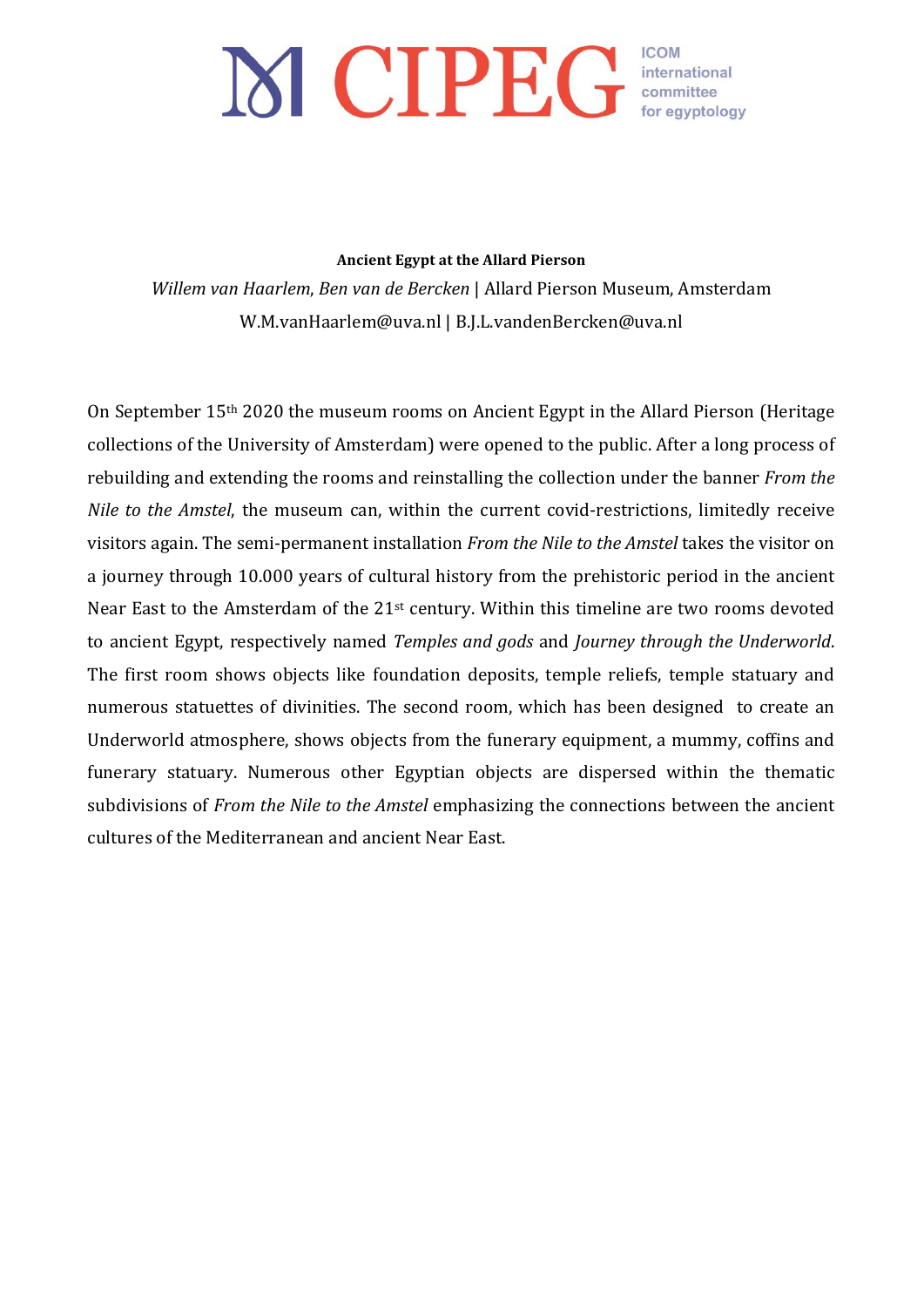# MCIPEG COM COM COM COMPUTER

**The Search for Tutankhamun - Developing an exhibition in the time of Covid-19** Petra Hogenboom-Meijerink | Rijksmuseum van Oudheden, Leiden p.hogenboom@rmo.nl

When the corona virus arrived in the Netherlands at the end of February 2020, the Dutch government, like many others around the world, implemented measures to avoid it spreading through the country. On the  $12<sup>th</sup>$  of March a complete shutdown of all museums was announced, lasting until the  $1<sup>st</sup>$  of June. Since then the Dutch museums have reopened, adhering to strict measures to help prevent the spread of Covid-19. The National Museum of Antiquities in Leiden has developed the children's exhibition *The Search for Tutankhamun* following these guidelines. This short presentation will take you through the exhibition, showing how we were able to create an exhibition for families that is both fun and safe in times of corona.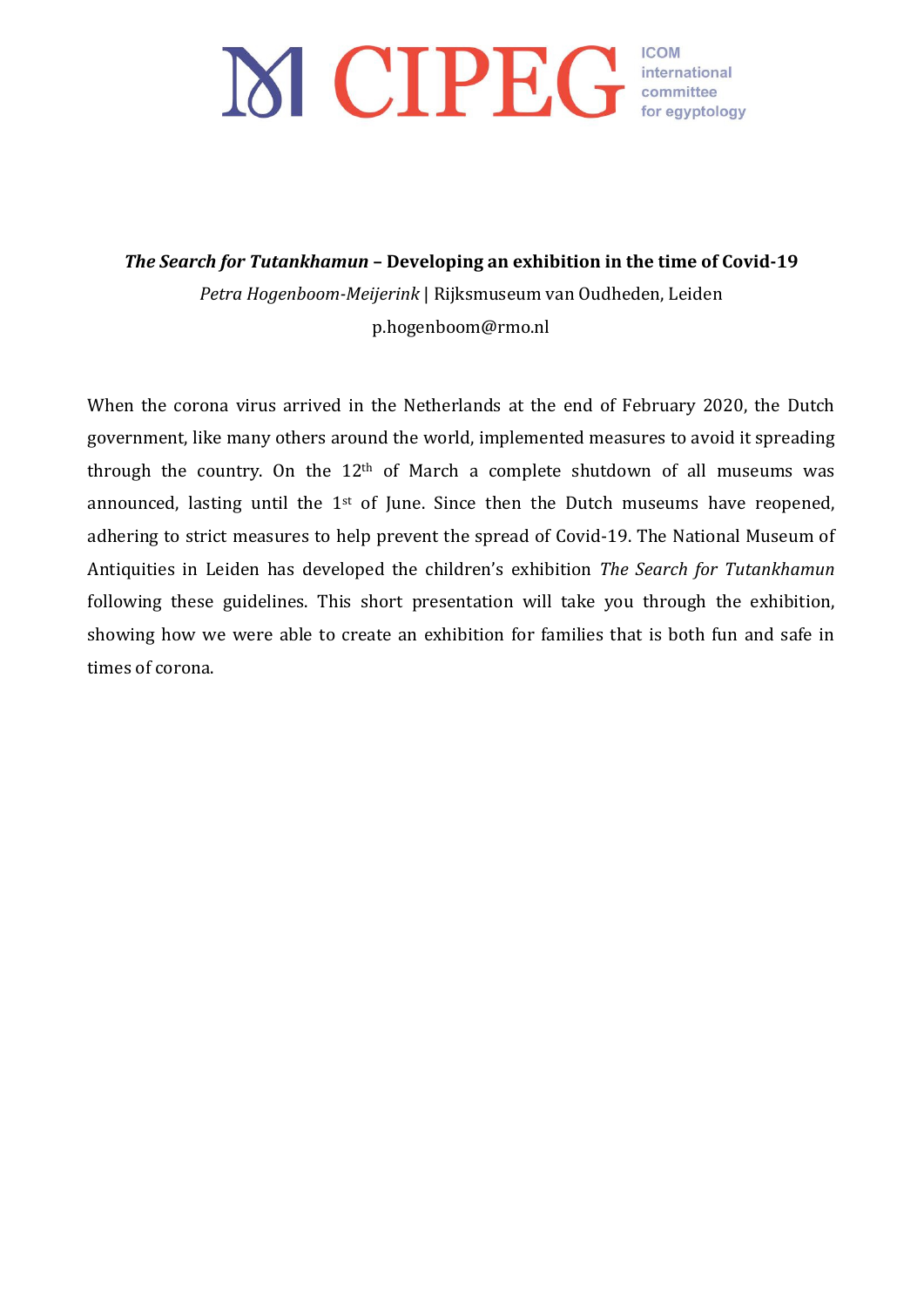## **Report on 'Corona' impacts**

*Regina Hölzl* | Kunsthistorisches Museum, Vienna regina.hoelzl@khm.at

In Pre-Corona times the Kunsthistorisches Museum was among the top tourist destinations in Vienna. Entrance fees were a very important income source. Therefore the museum is strongly affected by the breakdown of international tourism.

The pandemia also affects important projects of the Egyptian and Near Eastern Department, in particular a restoration project concerning the historic wall paintings in the Egyptian galleries. These large-scale paintings are reproductions of the wall paintings in the tomb of Chnum-hotep in Beni Hasan and were produced on the occasion of the "World exhibition" staged in Vienna in 1873. After the World exhibition the wall paintings were purchased for the Kunsthistorisches Museum; today they decorate the walls of rooms I, II, and V of the Egyptian galleries. It was planned that the restoration would take place in early 2021, but due to the lack of funding the project has been postponed until after 2023.

For 2022 the Kunsthistorisches Museums intends to organize a large exhibition on New Kingdom art and archaeology  $-$  to commemorate 100 years since the discovery of the tomb of Tutankhamun. This exhibition will focus on "Thebes during the New Kingdom". We are very optimistic that it can take place as planned!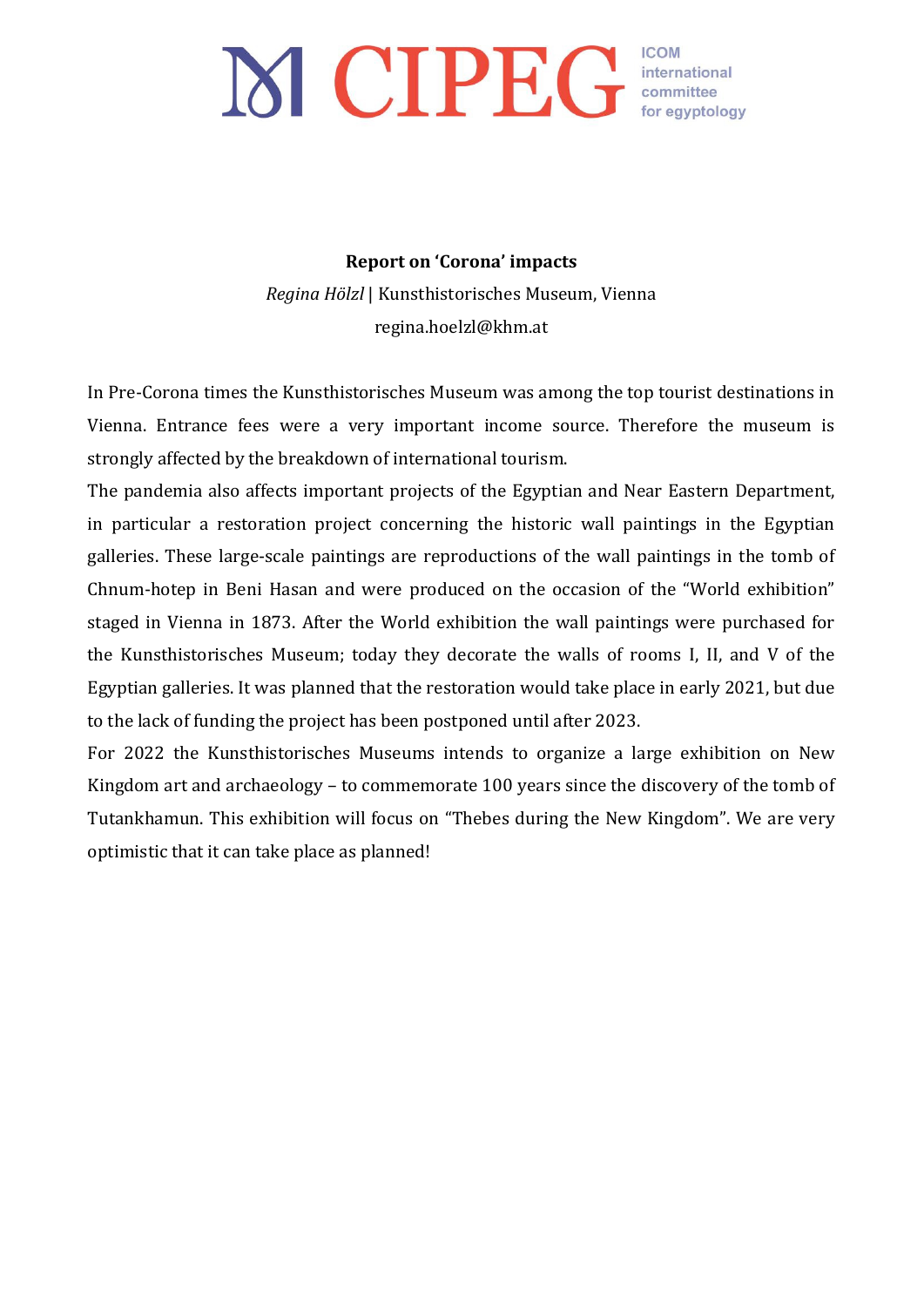Facilitating art experiences during lockdown: A report from Egyptian Art at The Met

*Janice Kamrin, Isabel Stünkel* | The Metropolitan Museum of Art, New York Janice.Kamrin@metmuseum.org | Isabel.Stuenkel@metmuseum.org

Over the past eight months, the Department of Egyptian Art has continued to carry out many of our usual tasks from our homes, but also has shifted focus to collaborate with other departments within the Museum to reach the many different audiences affected by the March closure of the Museum as well as by general lockdowns. People's increased need to experience and enjoy art however they can has prompted the Museum to augment existing virtual initiatives, and to launch new ones. Many of these projects have continued after the reopening of the Museum at the end of August, as we continue to reach out to our global audience. This report will present some of the programs that have kept audiences engaged and supplied them with joy and contemplation during these trying times. In addition, we will also discuss our DEIA initiatives and report briefly on our experiences of the Museum's closure and re-opening for visitors and for staff, as well as on other general activities.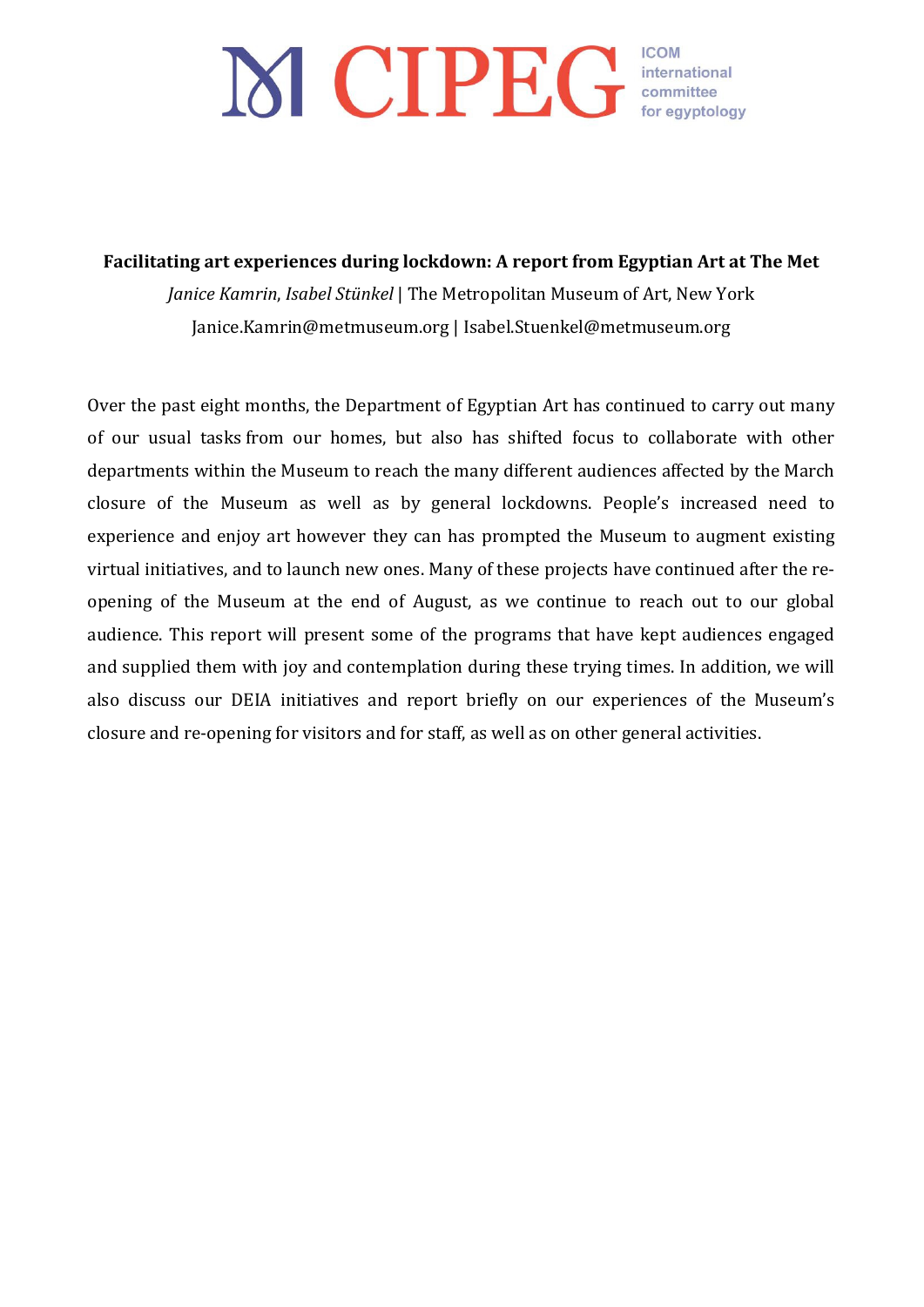**Museum and University: pandemic dialogues** *Nika Lavrentyeva* | The Pushkin State Museum of Fine Arts, Moscow nika27-merty@yandex.ru

The life of the Museum, its daily activities are always associated with long-term planning. The current situation is constantly making its own changes to these plans, and we have to become flexible and constantly search new ways of acting, based on the current possibilities of solving our short-term tasks day by day.

Traditionally, the Pushkin State Museum of Fine Arts and the Russian State University for Humanities (that are partners in Ivan Tsvetaev Educational Arts Museum) have one common goal - enlightenment, and to be more effective in its achievement they have joined their forces. But being in different administrative subordination, these two institutions have considerable difficulties in the implementation of their plan.

The Museum needs an audience, but the main aim is to preserve its collections. The University needs to support the educational process, but the health of students and teachers comes first of all. When the lockdown started, the museum was closed to the public, and the university switched classes to an online format.

In this situation the need for museum staff to combine the work of curators and teachers became especially noticeable. Combining various activities - remote scientific work, curator's duty on the display and in museum store-rooms, online classes of summer schools and discussions with students, online exhibitions of one museum object, - we managed to preserve the complexity of museum work and not lose contact with the public, despite various technical difficulties and a temporary decrease in staff.

The autumn period (second wave of Covid-19) was no less difficult, since the Museum and the University had to continue to work in its entirely, despite the transfer of the majority of students to online form of education and, as a result, a decrease in the number of the public physically coming to the museum. Strategic planning of joint actions of the University and the Museum for all possible cases of further development of the situation becomes nowadays more actual than ever.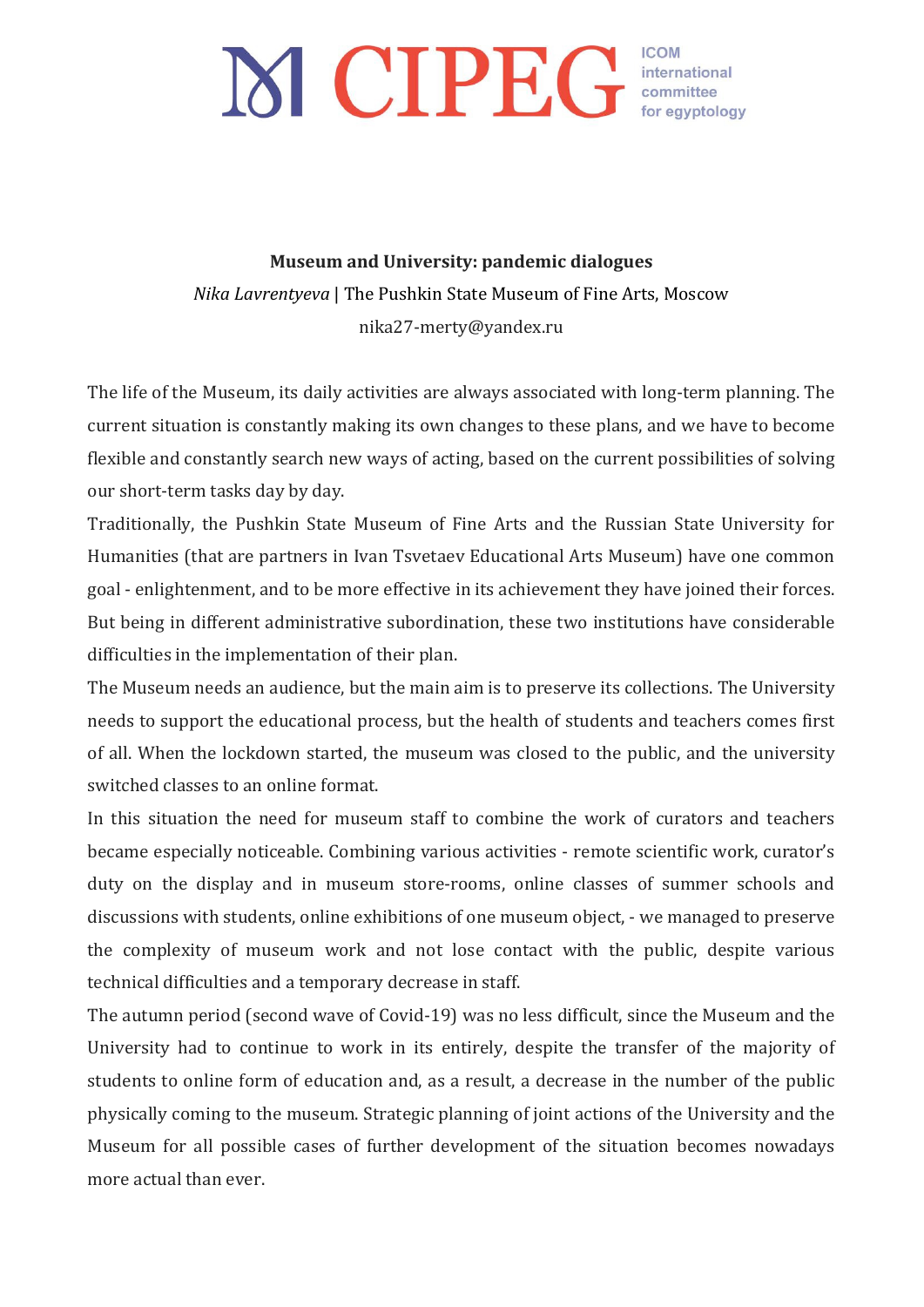From traversing eternity to spanning social distancing: **Digital engagement with Egyptian collections at National Museums Scotland** 

> *Margaret Maitland* | National Museums Scotland m.maitland@nms.ac.uk

In addition to the many challenges of 2020, there have also been new opportunities, especially for more digital engagement, as well as highlighting the pressing need to confront colonial and imperial legacies in Egyptian collections. While the National Museum of Scotland was closed, visitors could still access a Google Streetview version of the new Egyptian gallery which opened in 2019, and the Museum created a short guided virtual tour of the gallery around the theme of togetherness and separation. Using social media, we aimed to present our collections in accessible ways relevant to these strange times. National Museums Scotland also launched its Scottish Egyptian collections review online, highlighting roughly 14,000 objects in 25 institutions across Scotland. Our archive of Alexander Henry Rhind (1833-1863), the first experienced archaeologist to work in Egypt, has been digitized with the support of the Headley Trust with Art Fund. Our partnership with the AHRC-funded project 'Egypt's Dispersed Heritage', led by Alice Stevenson and Heba Abd el Gawad, fostered a number of new forms of engagement, including our first podcast, our first webpage in Arabic, and our first involvement in online Egyptian community engagement.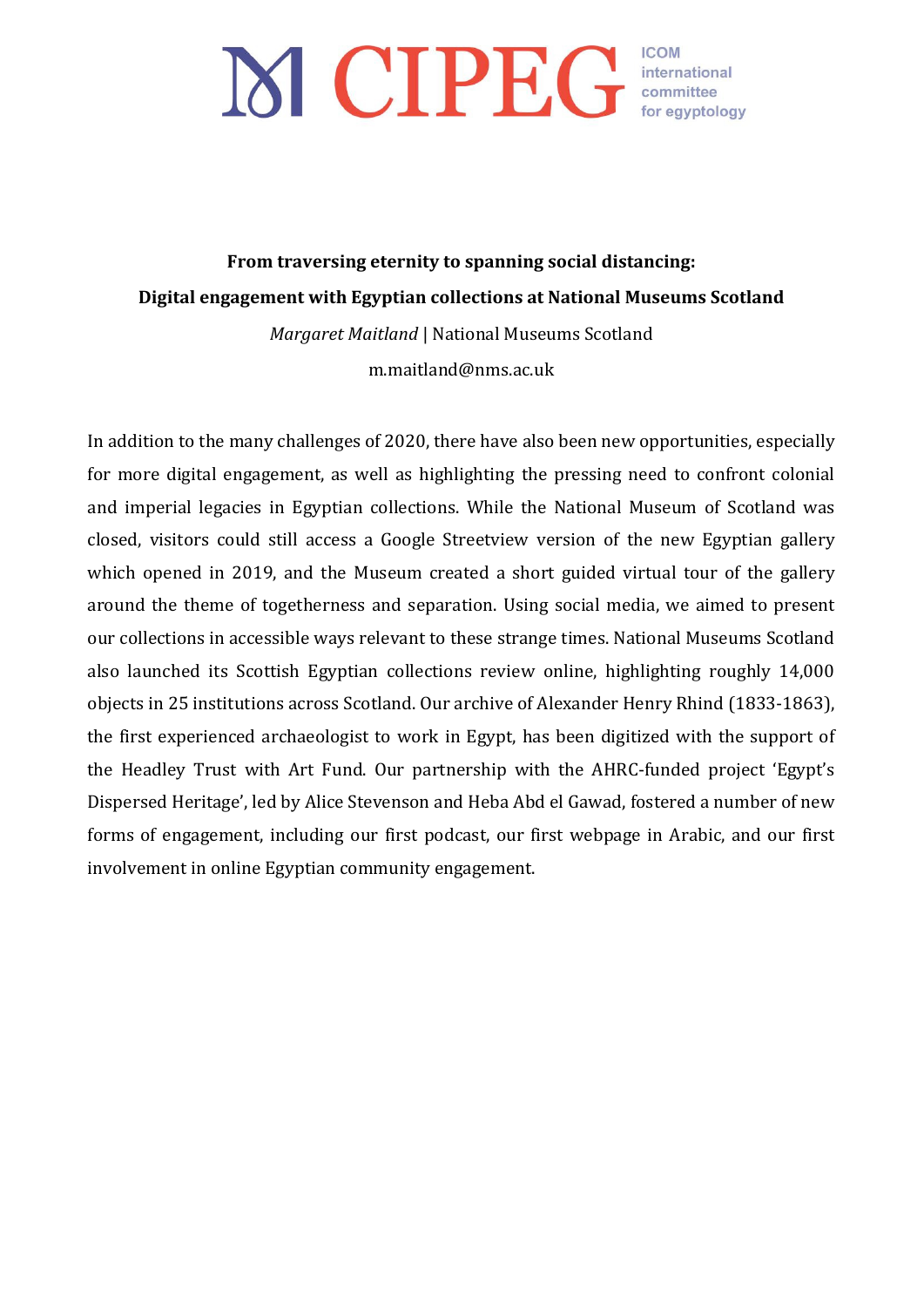Abaset Collections - restoring ma'at to the Egypt Centre Online Collection

Sam Powell | The Egypt Centre, Swansea University abasetcollections@outlook.com

An online catalogue of the Egypt Centre Swansea collection was created in 2005, but it provided only limited information about the objects. A new online catalogue to better suit the changing needs of a varied audience was thus designed by Sam Powell with the name the Abaset Collections. Work on the Online Collection was accelerated due to the pandemic and the need for a means of accessing the collection virtually became much more apparent, leading to a "soft launch" on  $8<sup>th</sup>$  October 2020. A number of features, such as drop-down hierarchical searches have been designed to allow data consistency, and the inclusion of audio, video, and 3D models help engagement with a range of audiences. The "trails" function, allows for the museum to make virtual tours of specific objects with comments, as well as allowing researchers and the public to create their own virtual exhibitions using objects from the collection. The intention is that this approach to accessibility of the objects will ensure that the collection continues to be researched and enjoyed despite the obstacles 2020 has brought.

https://egyptcentre.abasetcollections.com/Home/Welcome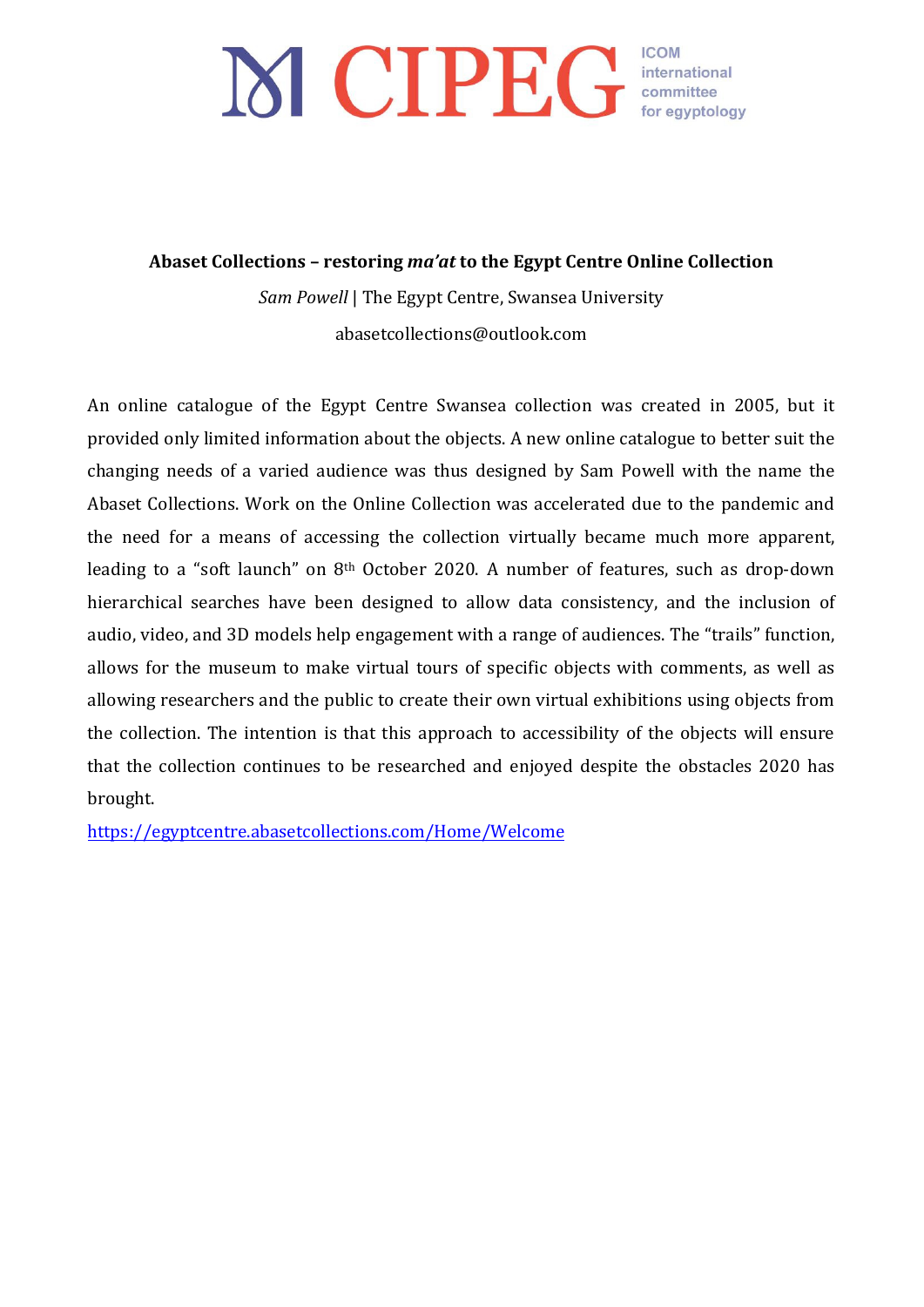# MCIPEG COM COM COM COMPUTER

Coping with Covid-19: A report from the National Museum of Antiquities in Leiden *Daniel Soliman* | Rijksmuseum van Oudheden, Leiden D.Soliman@rmo.nl

When the corona-crisis hit the Netherlands, the National Museum of Antiquities (RMO) in Leiden closed its doors in mid-March. The museum reopened on the first of June, allowing restricted numbers of visitors. These events had a great impact on the way the curators of the RMO were able to present the Egyptian collection to the public. This report presents an overview of the measures and solutions that were implemented to reach and accommodate visitors. They include online exhibitions, virtual guided tours, an audio-tour combined with Google Street View, online booking systems and various measures to allow access to the Egyptian galleries. The presentation will detail the ways in which the curators of the Egyptian collection experienced the challenges and opportunities imposed by the new situation.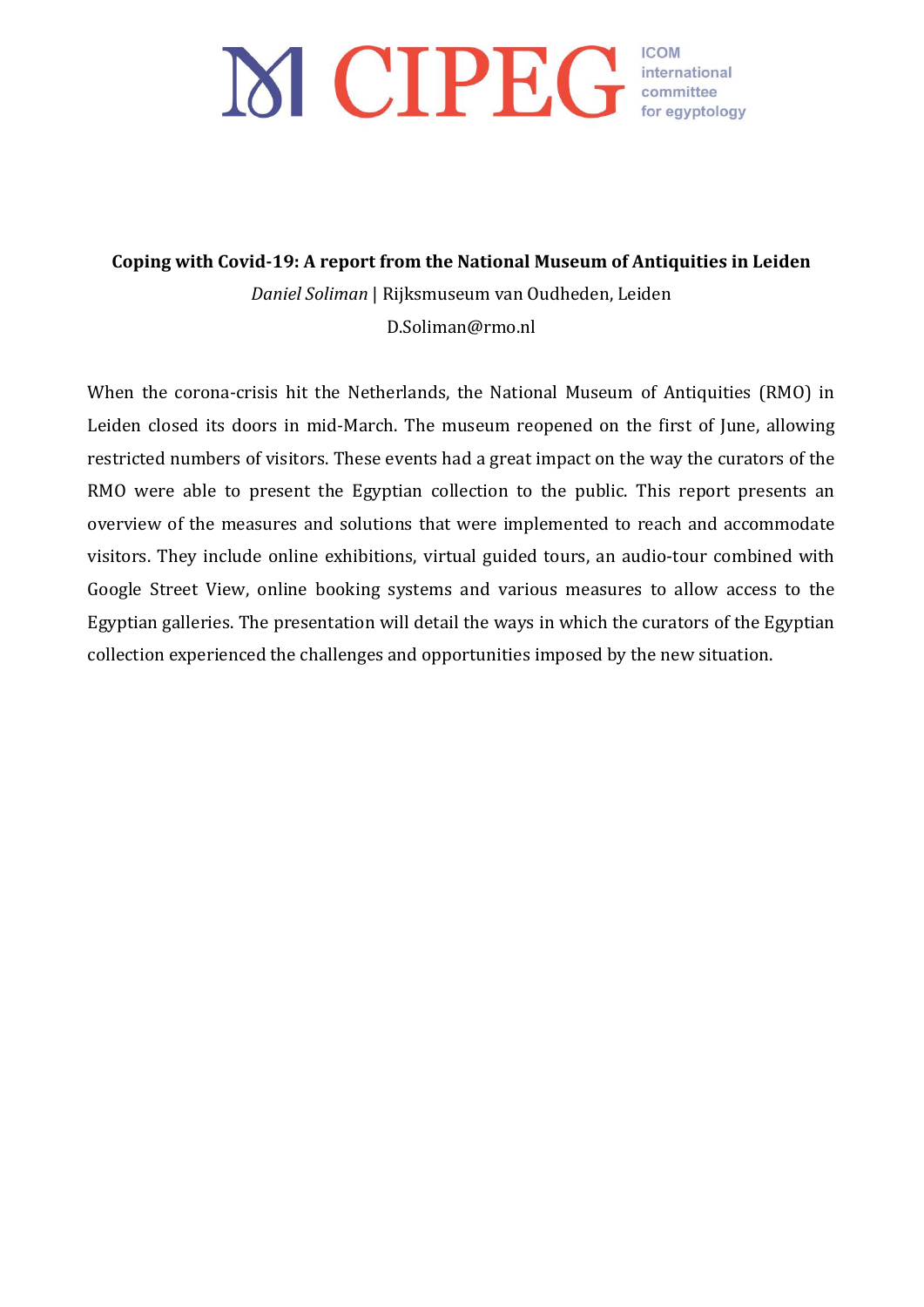## **Development of a learning programme based on the similarity between Egyptian** hieroglyphs and Kanji. (Online workshop under COVID-19)

*Keiko Tazawa, Tae Takami* | The Ancient Orient Museum, Tokyo tazawa@orientmuseum.com | takami@orientmuseum.com

This paper focuses on an Egyptian hieroglyphs online workshop which was held in The Ancient Orient Museum, Tokyo in August 2020 during the turbulence caused by COVID-19. The aim of this workshop originally was to introduce Egyptian hieroglyphs to kids face to face, and it would be a part of aids for their summer holiday's homework. However, as COVID-19 didn't allow us to do it onsite, we performed it online using YouTube. This workshop was one of the consecutive programmes which encompassed other regions and material cultures in ancient Near East and the surroundings such as Mesopotamia and Iran as well as glass, painted pottery and Kofun (ancient mounted tomb), all of which were also held online. With all the experience we have had through the Egyptian hieroglyph workshops so far, this time we made further innovations of contents from the view point of the similarity of word composition between Egyptian hieroglyphs and Kanji [Chinese characters] with which the Japanese are much familiar in daily life. This paper mainly shows you our card game section of the workshop which told our participants how similar the Egyptian hieroglyphs and Kanji were each other in terms of word composition.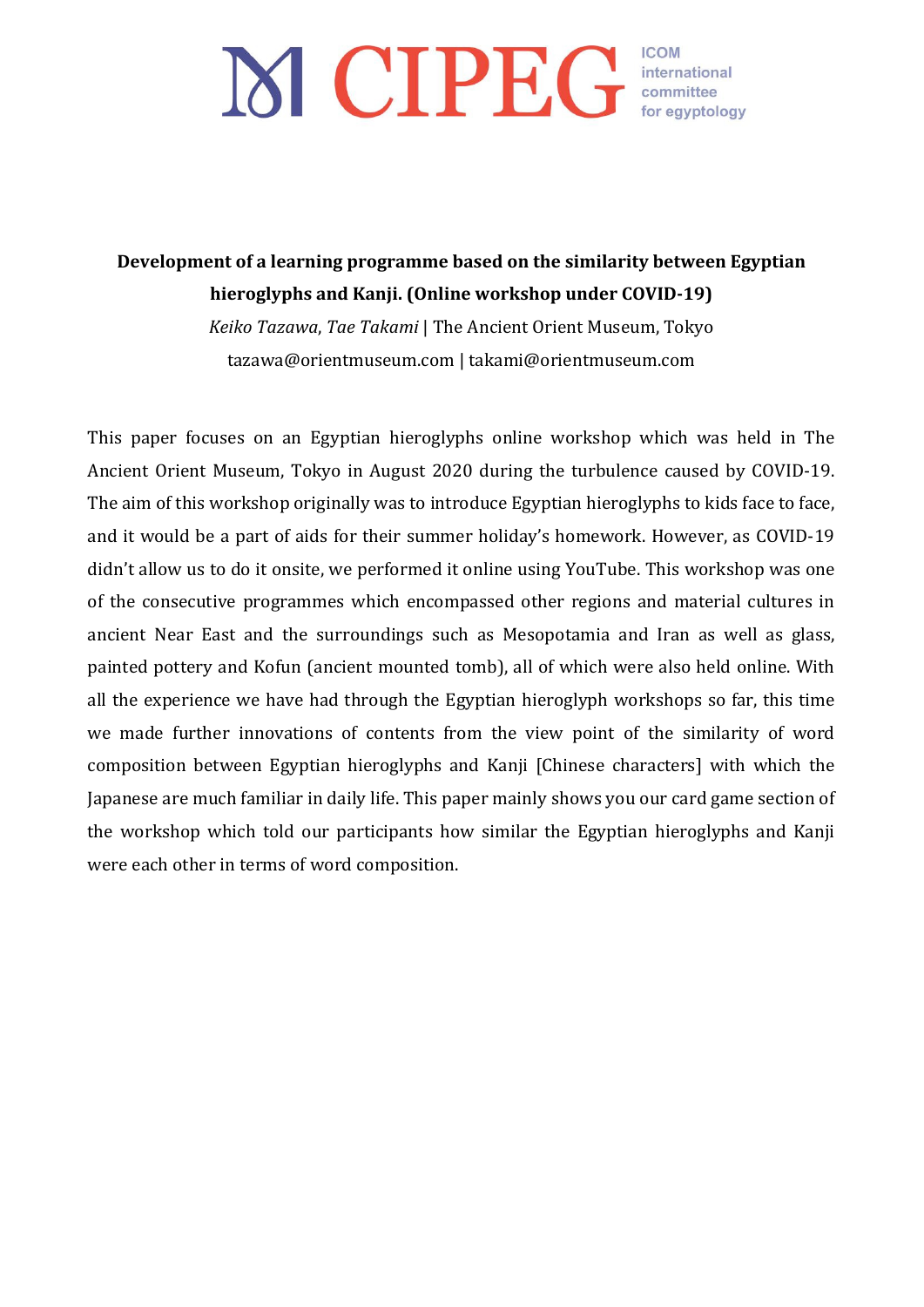|     | List of participants   Name | Institution                        |
|-----|-----------------------------|------------------------------------|
| 1.  | Salma Abou Zaied            | Damietta University                |
| 2.  | Mahmoud Abulebda            | Sadat City University              |
| 3.  | Manal Adel Affara           | Alexandria University              |
| 4.  | Mai Alansary                | GEM, Giza   Sohag University       |
| 5.  | Marwa Hussein Ahmad Al-Far  | Damietta University                |
| 6.  | Niveen Al-Gharbawy          | GEM, Giza                          |
| 7.  | Alessia Amenta              | Musei Vaticani, Città del Vaticano |
| 8.  | Ashley F. Arico             | The Art Institute of Chicago       |
| 9.  | Johannes Auenmüller         | Museo Egizio, Turin                |
| 10. | <b>Summer Austin</b>        | <b>University College London</b>   |
| 11. | Mariam Awad                 | Damietta University                |
| 12. | Tine Bagh                   | Ny Carlsberg Glyptotek, Copenhagen |
| 13. | Louis-Philippe Bazelier     | Leiden University                  |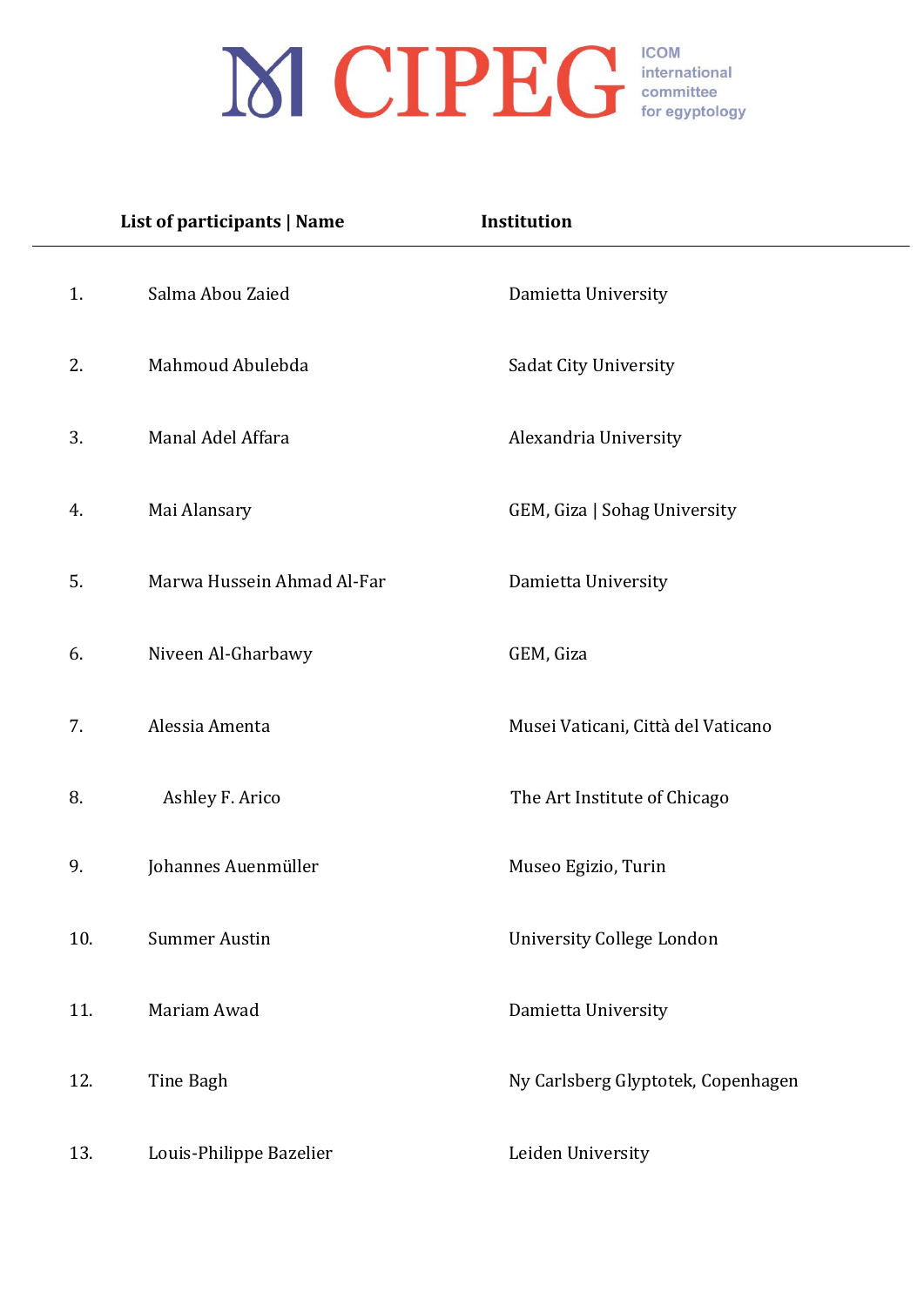| 14. | Ben van de Bercken       | Allard Pierson Museum, Amsterdam                    |
|-----|--------------------------|-----------------------------------------------------|
| 15. | Stephanie Boonstra       | JEA, Egypt Exploration Society, London              |
| 16. | Lonneke Delpeut          | Leiden University                                   |
| 17. | Elena D'Itria            | L'Orientale University, Naples                      |
| 18. | Denise Doxey             | Museum of Fine Arts, Boston                         |
| 19. | Vera von Droste          | Independent scholar                                 |
| 20. | Xavier Droux             | Fondation Gandour pur l'Art, Genève                 |
| 21. | Ahmed Eissa              | Cairo University                                    |
| 22. | Maher Eissa              | Fayoum University                                   |
| 23. | Shrouk El Boraei         | Damietta University                                 |
| 24. | Okasha El Daly           | <b>Qatar University Press, Doha</b>                 |
| 25. | Dina M. Ezz el-Din       | Alexandria University                               |
| 26. | Seif el-Iraqi            | <b>Egyptian Ministry of Tourism and Antiquities</b> |
| 27. | Fatma Elkadi             | Ain Shamas University                               |
| 28. | Marwa Abdelmeguid Elkady | Alexandria University                               |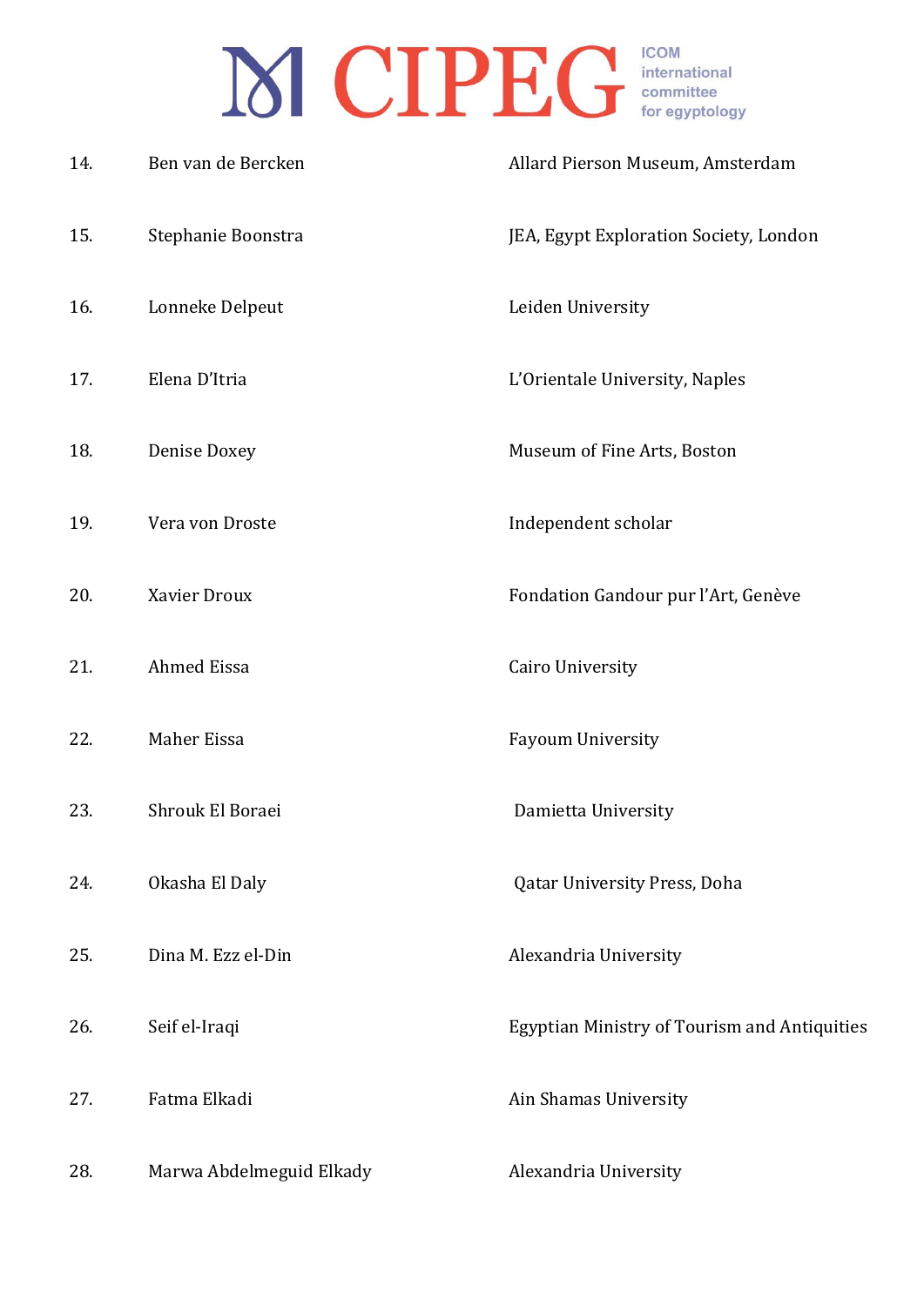| 29. | Amany Elnaggar                      | <b>Egyptian Ministry of Tourism and Antiquities</b>                                                    |
|-----|-------------------------------------|--------------------------------------------------------------------------------------------------------|
| 30. | Hassan el-Saady                     | Alexandria University                                                                                  |
| 31. | Amr Abu el-Safa Khalifa Ali         | <b>Egyptian Ministry of Tourism and Antiquities</b>                                                    |
| 32. | Sara el-Sayed Kitat                 | Alexandria University                                                                                  |
| 33. | Rania Mostafa Eshaq Abdalla Mohamed | The Egyptian Museum, Cairo   Egyptian Ministry<br>of Turism and Antiquities   Ains Shams<br>University |
| 34. | Dina Faltings                       | Heidelberg University                                                                                  |
| 35. | Marwa Hamada Fathy                  | Fayoum University   Sharjah university UAE                                                             |
| 36. | Amira Fawxy Ibrahem                 | Archaeologist Karnak Temple                                                                            |
| 37. | Emily Fendya                        | National Park Service, Alaska                                                                          |
| 38. | Gilda Ferrandino                    | L'Orientale University, Naples                                                                         |
| 39. | Kiki Freriks                        | Leiden University                                                                                      |
| 40. | Alessandro Galli                    | Museo Civico Archeologic, Bologna   Pisa<br>University                                                 |
| 41. | Anna Garnett                        | Petrie Museum, University College London                                                               |
| 42. | Ikram Ghabriel                      | University College London                                                                              |
| 43. | Omar Ghaly                          | Leiden University                                                                                      |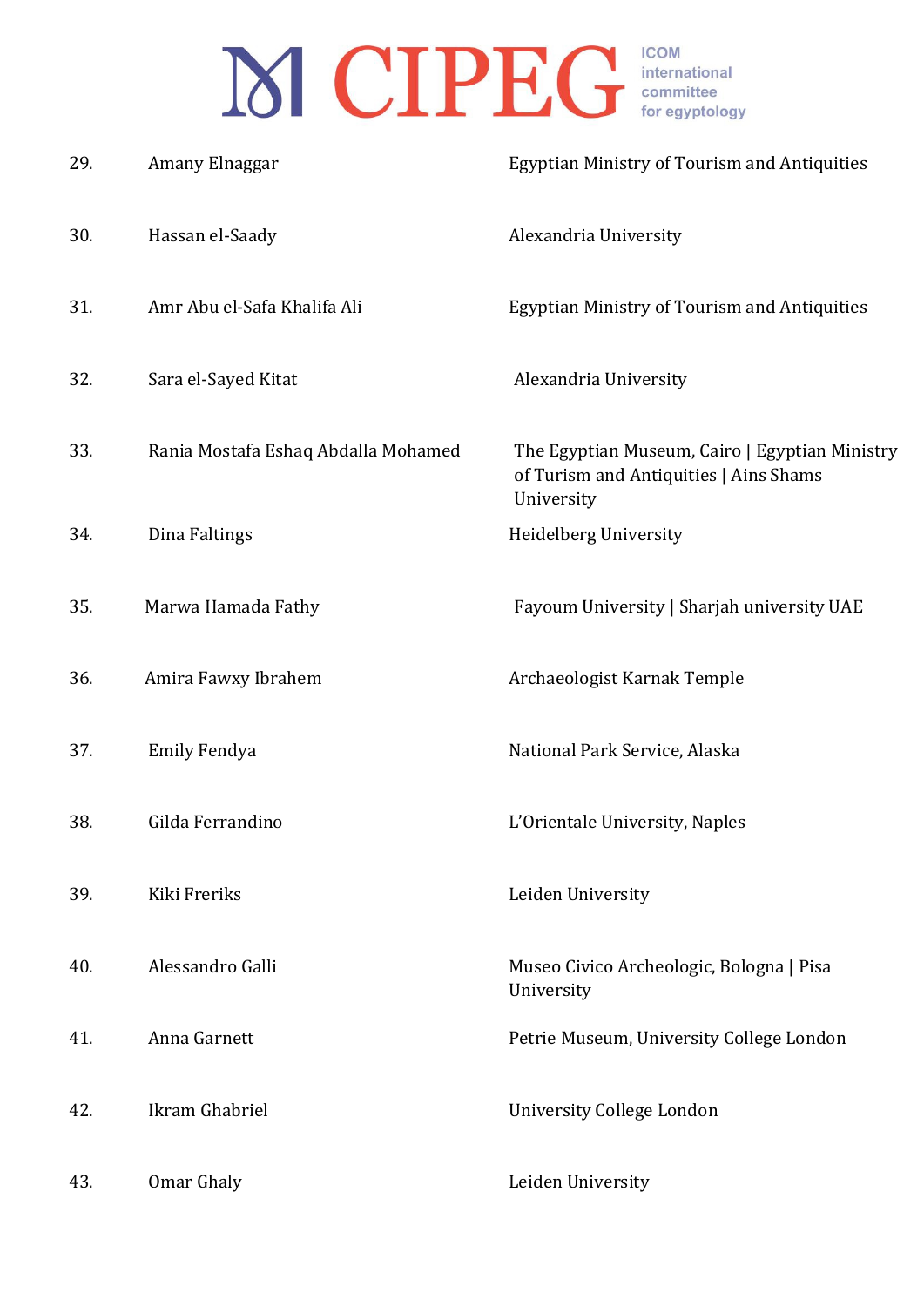| 44. | Rahel Glanzmann             | <b>Egyptology Basel</b>                                |
|-----|-----------------------------|--------------------------------------------------------|
| 45. | Wendy Goodridge             | The Egypt Centre, Swansea University                   |
| 46. | Silke Grallert              | Berlin-Brandenburgische Akademie der<br>Wissenschaften |
| 47. | Carolyn Graves-Brown        | The Egypt Centre, Swansea University                   |
| 48. | Christian Greco             | Museo Egizio, Turin                                    |
| 49. | Kenneth Griffin             | The Egypt Centre, Swansea University                   |
| 50. | Willem van Haarlem          | Allard Pierson Museum, Amsterdam                       |
| 51. | Mohamed Mostafa Abdel Halim | Ain Shamas University                                  |
| 52. | Rabab Hamdy                 | <b>Egyptian Ministry of Tourism and Antiquities</b>    |
| 53. | Hoda Salama Abdel Hamid     | Fayoum University                                      |
| 54. | Shrouk Hassa                | Damietta University                                    |
| 55. | Sara Mostafa Hassan         | Alexandria University                                  |
| 56. | Heidi Hilliker              | Michigan University                                    |
| 57. | Regina Hölzl                | Kunsthistorisches Museum, Wien                         |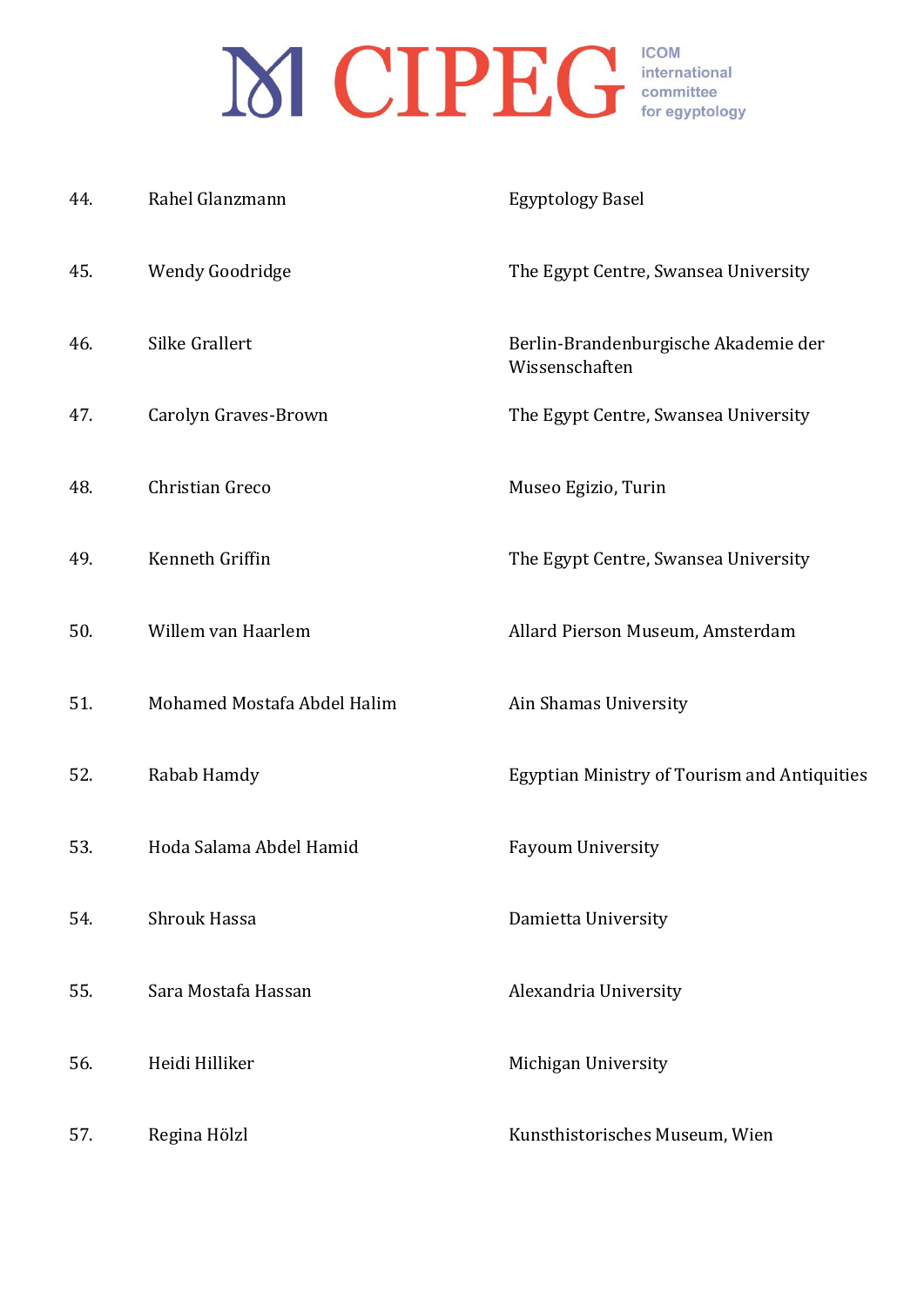| 58. | Haidy Ibrahim        | Damietta University                           |
|-----|----------------------|-----------------------------------------------|
| 59. | Noha Ibrahim Khalil  | Alexandria University                         |
| 60. | Caitlin Jensen       | Oxford University                             |
| 61. | Faten Kamal          | Independent Scholar                           |
| 62. | Janice Kamrin        | The Metropolitan Museum of Art, New York      |
| 63. | Veerle van Kersen    | Independent scholar                           |
| 64. | Heba Khairy          | GEM, Giza                                     |
| 65. | Mai Khaled Ibrahim   | Helwan University                             |
| 66. | Farah Khalf          | Damietta University                           |
| 67. | Jessica Knebel       | Johannes Gutenberg-Universität Mainz          |
| 68. | Lauren van Kruijssen | Leiden University                             |
| 69. | Nika Lavrentyeva     | The Pushkin State Museum of Fine Arts, Moscow |
| 70. | Heba Magdy           | Alexandria University                         |
| 71. | Manar Mahzar         | Helwan University   Würzburg University       |
| 72. | Stefania Mainieri    | Naples University L'Orientale                 |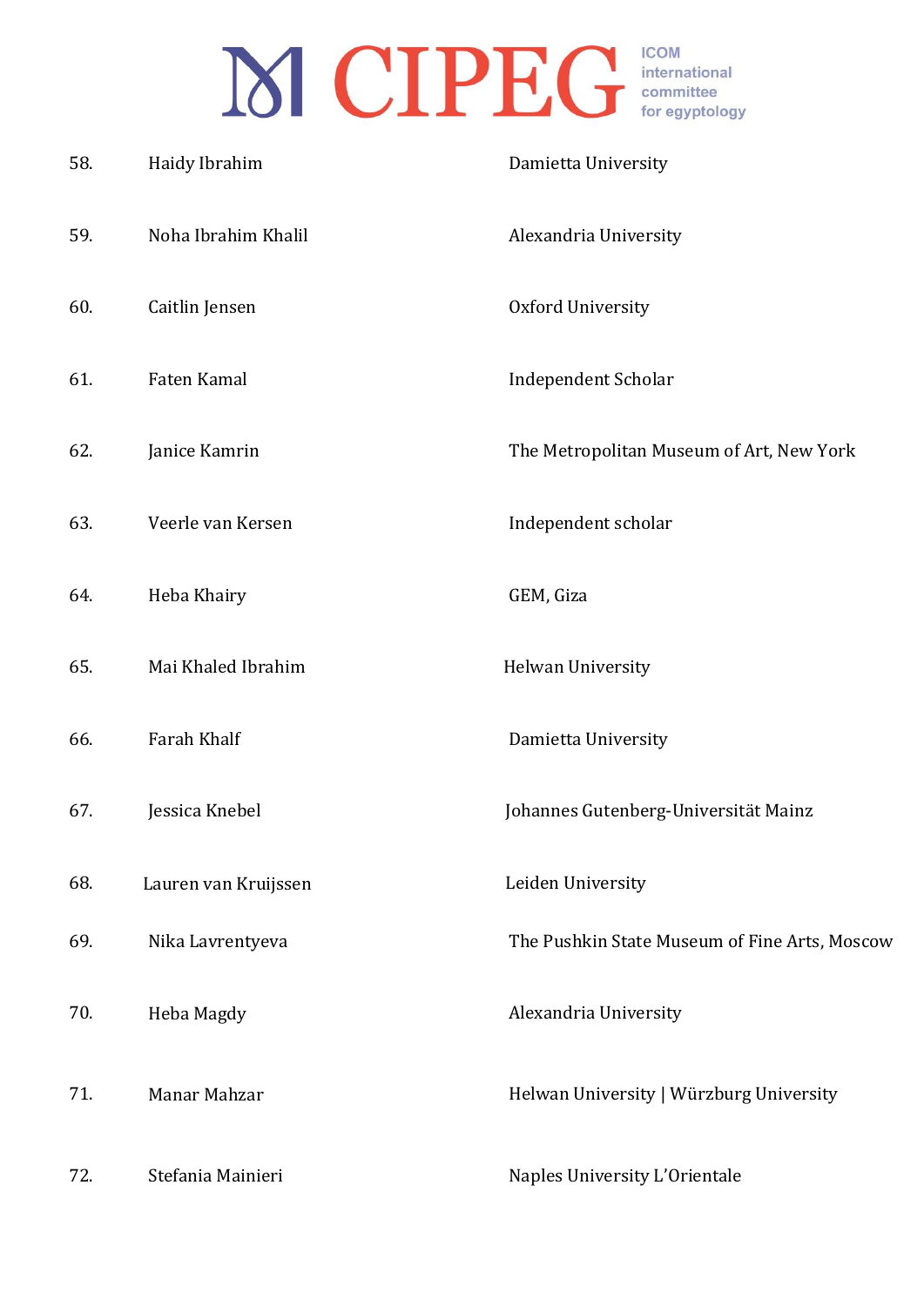| 73. | Margaret Maitland                  | National Museums Scotland, Edimburgh        |
|-----|------------------------------------|---------------------------------------------|
| 74. | Petra Meijerink-Hogenboom          | Rijksmuseum van Oudheden, Leiden            |
| 75. | Filippo Mi                         | <b>Strasbourg University</b>                |
| 76. | Eman Mohammed                      | GEM, Giza                                   |
| 77. | Norhan Mohssen                     | Arizona State University                    |
| 78. | Susanna Moser                      | Museo d'Antichità J.J. Winckelmann, Trieste |
| 79. | Carmen Muñoz Pérez                 | École du Louvre and Montpellier University  |
| 80. | Fekry Nabil                        | American University Cairo                   |
| 81. | <b>Essam Nagy</b>                  | Independent scholar                         |
| 82. | Israa Nashat Abd Al-Raziq Muhammad | Mansoura University                         |
| 83. | Eslam Nofal                        | <b>Maastricht University</b>                |
| 84. | Camilla Persi                      | Rome University La Sapienza                 |
| 85. | Maria Linda Pessolano              | Pisa University                             |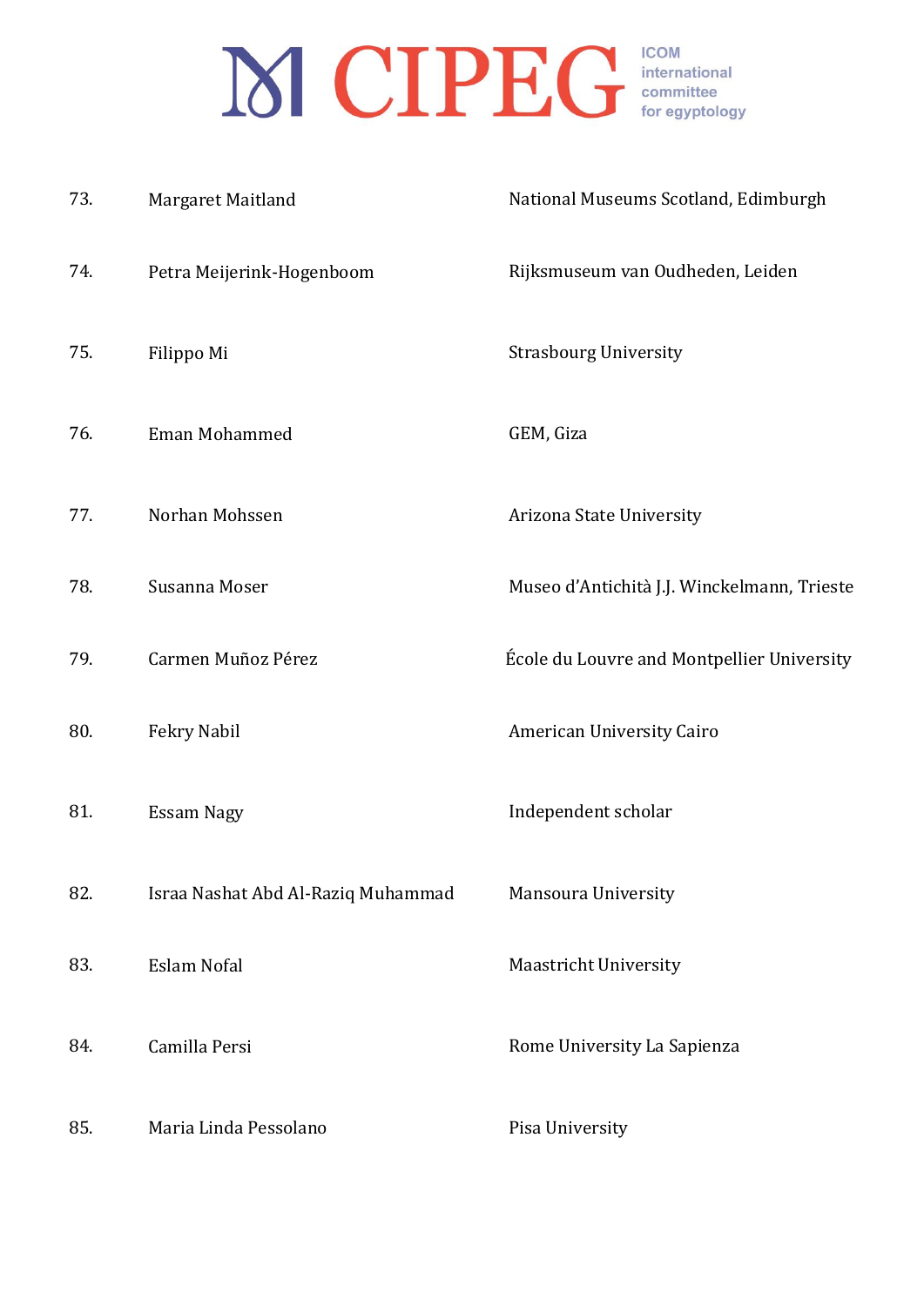| 86.  | Daniela Picchi              | Museo Civico Archeologico, Bologna                  |
|------|-----------------------------|-----------------------------------------------------|
| 87.  | Gabriele Pieke              | Reiss-Engelhorn-Museen, Mannheim                    |
| 88.  | Melanie Pitkin              | Fitzwilliam Museum, Cambridge University            |
| 89.  | Victoria Powell             | <b>Manchester University</b>                        |
| 90.  | Marina Prusac Lindhagen     | Museum of Cultural History, Oslo University         |
| 91.  | Habiba Ragab                | Damietta University                                 |
| 92.  | Reham Zaky                  | <b>Egyptian Ministry of Tourism and Antiquities</b> |
| 93.  | <b>Mohamed Gamal Rashed</b> | Damietta University                                 |
| 94.  | Shenouda Rizkalla           | <b>Egyptian Ministry of Tourism and Antiquities</b> |
| 95.  | Caroline M. Rocheleau       | North Carolina Museum of Art, Raleigh               |
| 96.  | Sasha Rohret                | Harvard University                                  |
| 97.  | <b>Mahmoud Saber</b>        | Independent scholar                                 |
| 98.  | Abeer Aly Sadek             | <b>Egyptian Ministry of Tourism and Antiquities</b> |
| 99.  | Elisabeth Sahlmueller       | Ludwig-Maximilian University, Berlin                |
| 100. | Somaia Saied                | Damietta University                                 |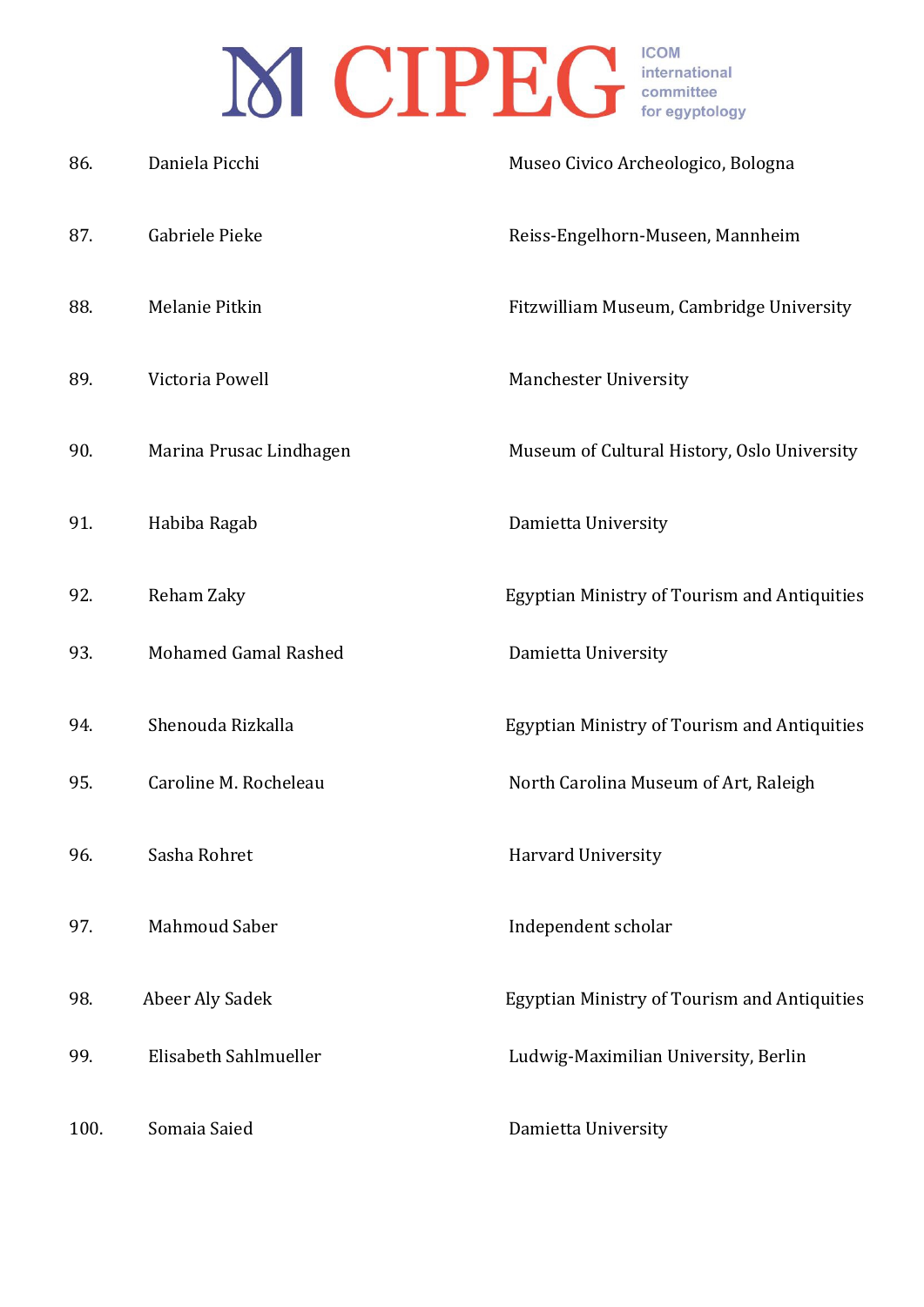| 101. | Eman Salah          | Damietta University                           |
|------|---------------------|-----------------------------------------------|
| 102. | Heba Mahmoud Saad   | Alexandria University                         |
| 103. | Samar Hamdoun ali   | GEM, Giza                                     |
| 104. | Peter Schertz       | Virgiania Museum of Fine Arts, Richmond, VA   |
| 105. | Regine Schulz       | Roemer und Pelizaeus Museum, Hildesheim       |
| 106. | Noura Seada         | October 6 University                          |
| 107. | Hossam Seleem       | Sohag University                              |
| 108. | Sahar Shalaby       | Damietta University                           |
| 109. | Katerina Sofianou   | Leiden University                             |
| 110. | Daniel Soliman      | Rijksmuseum van Oudheden, Leiden              |
| 111. | Debora Spizzichino  | Independent Scholar                           |
| 112. | Isabel Stünkel      | The Metropolitan Museum of Art, New York      |
| 113. | Tae Takami          | The Ancient Orient Museum, Tokyo              |
| 114. | Keiko Tazawa        | The Ancient Orient Museum, Tokyo              |
| 115. | <b>Emily Teeter</b> | The Oriental Institute, University of Chicago |